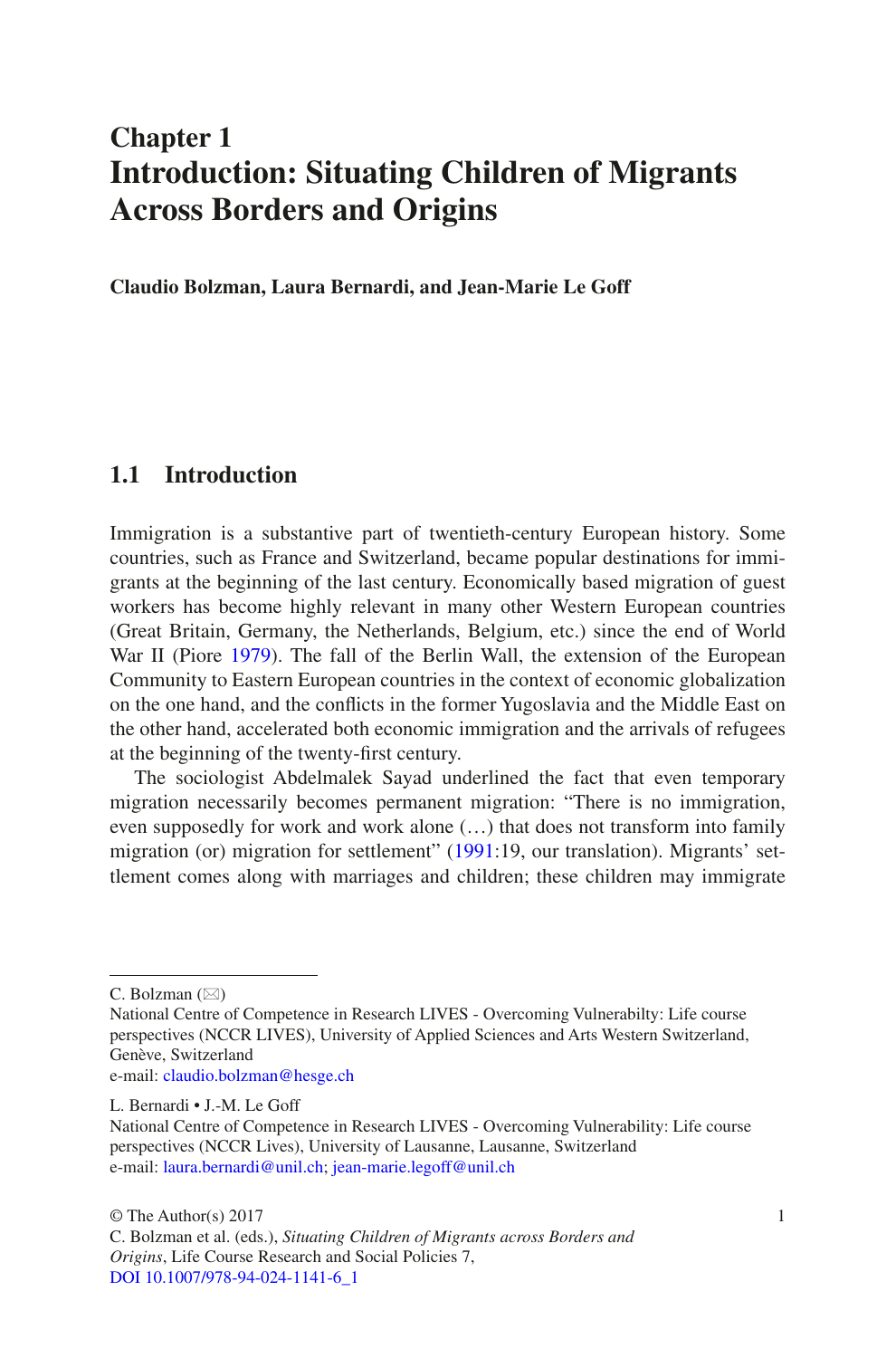with their parents or be born in the host country, and they compose the second generation. Unlike their parents, the children of migrants are socialized in the host country and are exposed to its social institutions starting at early ages; as time goes by, they go to school, enter the labor market, get married, and become parents themselves. Although a growing number of studies have been devoted to the children of migrants, the methodological challenges related to research on these populations still remain implicit, as they are quite unexplored. Therefore, this volume on the children of migrants is intended to clarify the methodological issues that researchers face in producing and to analyzing relevant empirical data on the life courses and living situations of the children of migrants. Although the cases presented in these chapters are drawn mainly from European contexts, the insights gained are relevant in other areas of the world. The quality of scientific data is central for the elaboration of informed social and integration policies at the international, national, regional, and local levels.

Four major sections form the structure of the book. The first section explores comparison and comparability issues. The second section focuses on the life-course perspective and on the use of mixed methods in the study of children of immigrants. The third section is devoted to the use of qualitative methods to grasp the way in which the descendants of migrants navigate through various aspects of their identities (e.g., family relationships with the country of origin, socialization institutions in the host country, peer groups, and symbolic belonging) in the process of building their own identity or their own biography. The fourth and last section looks at the necessity of overcoming the dominant methodological nationalism and of developing transnational approaches in this area.

# **1.2 Comparison as a Key Methodological Tool and a Challenging Perspective in the Study of the Children of Migrants**

Durkheim [\(1904](#page-18-0)), in his classical work on "the Rules of the Sociological Method," observed that comparison is a central methodological tool in the social sciences. His disciples, Fauconnet and Mauss ([1969\)](#page-19-2), indicated that, although experimentation is possible in the natural sciences, it is not in the social sciences: The comparison between social facts of the same category across societies is thus the key method to understand their nature. They contend that, through comparison, it is possible to overcome ideographic perspectives and engage in pure description in the social sciences. Comparison allows sociological objects that take into account their structural and functional determinations to be built (Schultheis [1989\)](#page-20-0)—that is, to get closer to an explanatory approach. The crucial importance of historical time and place (and their comparison with other times and places) is therefore at the core of the life course perspective (Blossfeld [2009\)](#page-18-1). Starting from the observation that "the life course of individuals is embedded in and shaped by their context" (Elder [1999](#page-18-2):3), a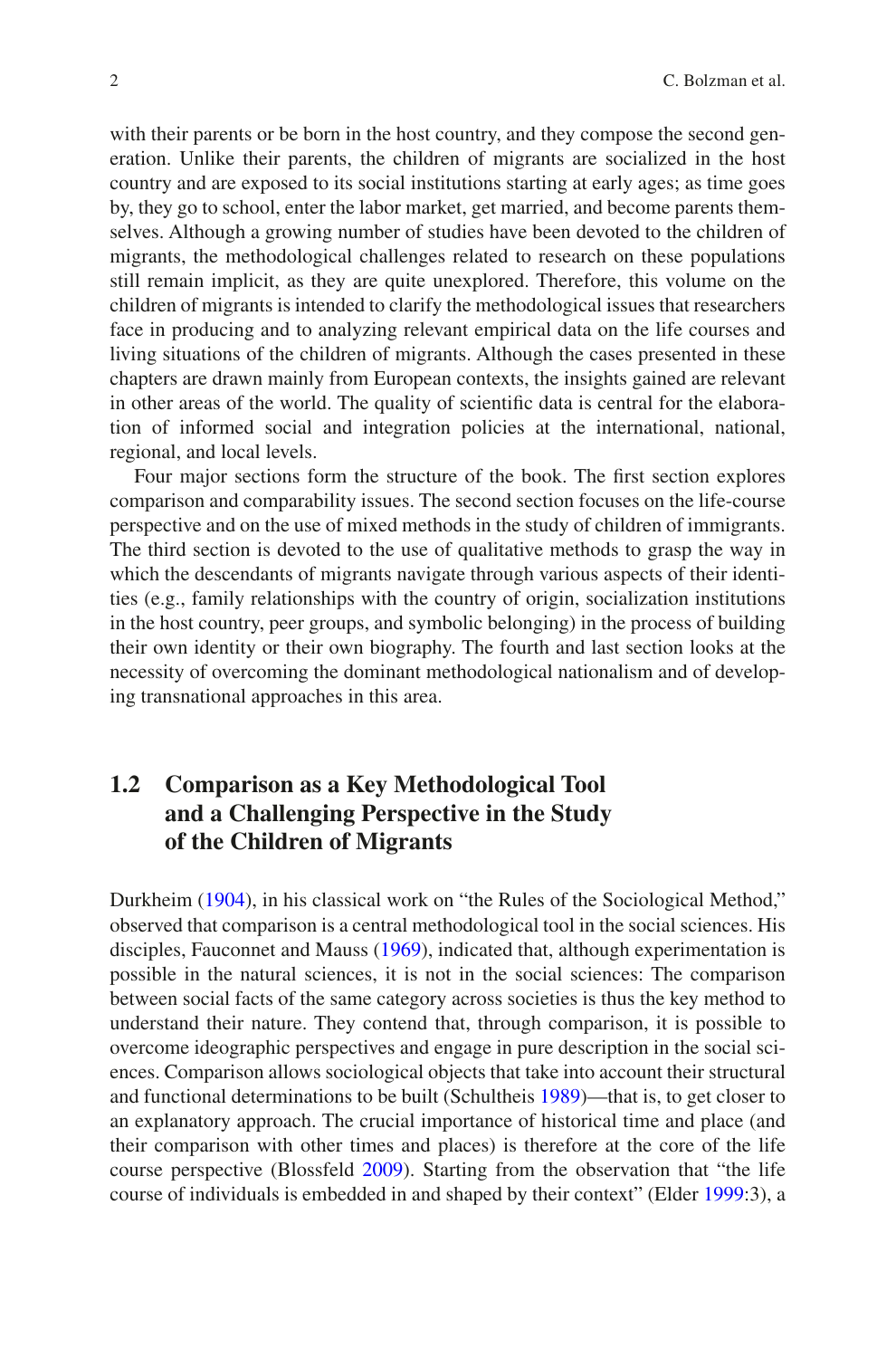comparative approach allows researchers to distinguish the effects that given sociocultural opportunities and constraints have on the trajectories of migrants' children from the effects of either individual characteristics and actions or the close social environment. The life course of migrants' children in modern societies is molded by the host country's institutions and structures (e.g., educational systems, patterns of employment, and national welfare-state regimes), and by the families' migration histories, cultures, and values. Comparison means explicitly modeling the way in which different kinds of institutions affect behavior.

Comparison is crucial in identifying both the influence that specific institutional contexts have on the processes under examination and the extent to which lifecourse mechanisms can be generalized across contexts. It is also important for researchers to step away from their usual sociocultural settings to gain perspective through confrontations with other empirical settings. Comparison is therefore a potentially key methodological tool in studying the trajectories and situations of the children of immigrants. The first requirement for comparing is a clear definition of the object of comparison. In the following, we discuss the multiple definitions of "children of immigrants" to determine which kinds of populations and which geographical settings are relevant to a meaningful comparison.

### *1.2.1 Children of Immigrants: A Challenging Definition*

The first methodological issue is to define who the children of immigrants (i.e., the second generation) are and who should be the focus of the study, which is not a simple affair. The classical definition, elaborated in the United States during the 1940s, applies specifically to foreign immigrants' offspring, these children been born in the country of residence (Hutschingson 1953 quoted by Widgren [1986\)](#page-20-1). Immigrants' children who arrived to the country of residence before compulsory school or during the early years of compulsory school are defined by authors such as Portes and Rumbaut [\(2006](#page-19-3)) as a different category—that is, the "one-and-a-half generation." Thus, scholars have introduced a distinction among the children of immigrants according to their relation to the country of residence: those who were born there versus those who arrived as children.

Definitions about which children of immigrants need specific attention from researchers are also very much influenced by the general context of the country of residence. First, laws on nationality lead to different definitions. For instance, in countries where the *jus soli* is the main form of acquisition of nationality, such as the United States or Canada, all immigrants' children born in these countries are considered part of the target population. They have the nationality of their country of birth and are expected to settle permanently in that country. Conversely, in countries where the *jus sanguini*s predominates, only migrants' children with a legal status of foreigners are considered part of the target category, and those who became nationals are "forgotten," at least by official statistics. This was the situation for a long time, until the early 2000s in the case of Switzerland (Bolzman et al. [2003\)](#page-18-3).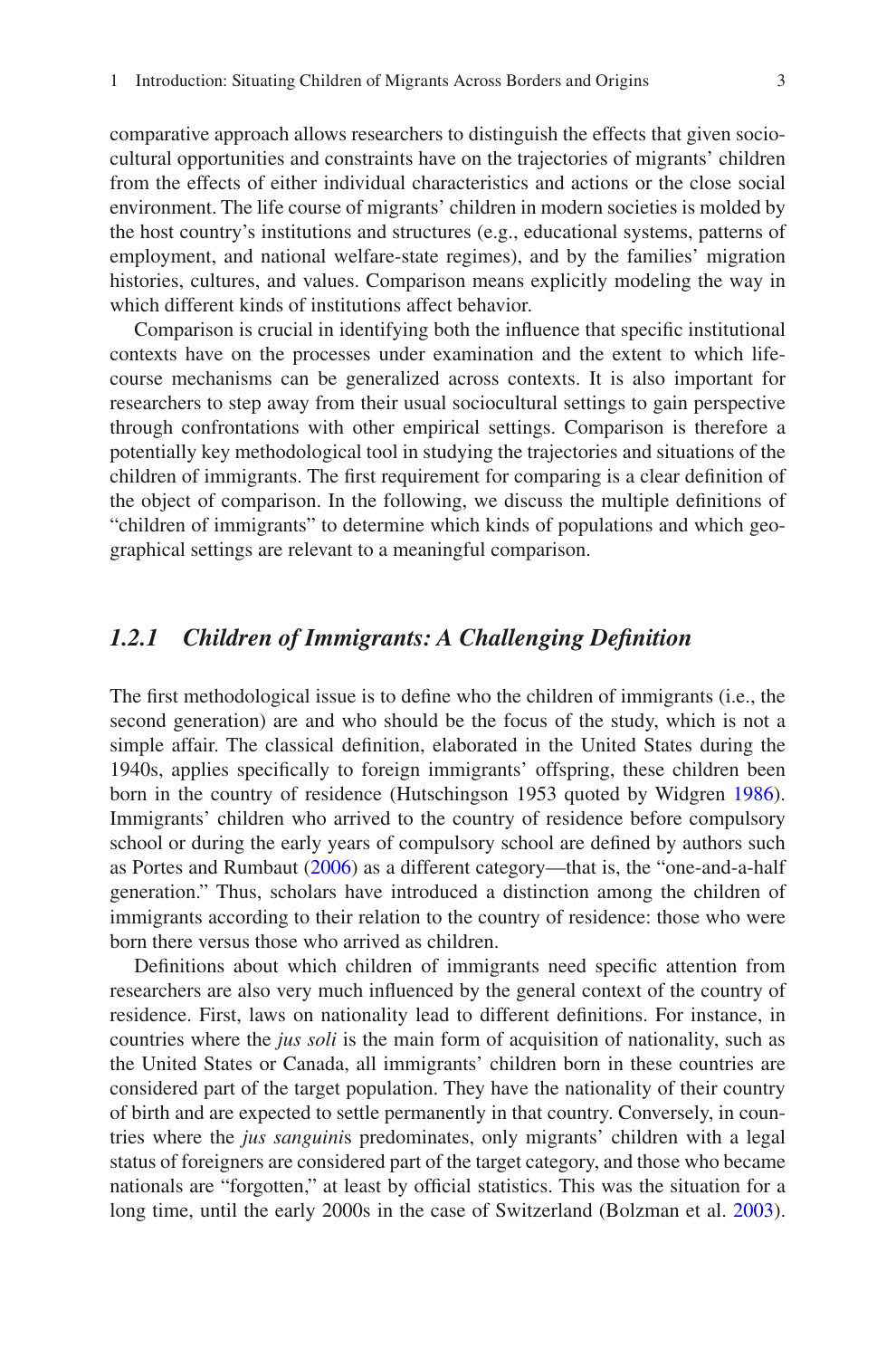The definition of the target population is also influenced by dominant commonsense perceptions on migration in the receiving societies. Thus, in many European and North American countries, scholars focus their studies on children whose foreign immigrant parents are employed as blue-collar workers or unskilled workers in the country of residence or on children belonging to visible minorities. This practice associates the concept of children of immigrants with low social status or with particular ethnic groups. The challenge of defining the focus population is not only methodological but also substantive, especially when there is a risk of reinforcing social categories that contribute to the stigmatization of particular populations (Simmard [1999](#page-20-2); Sayad [2006\)](#page-20-3).

With globalization, the increase of geographical mobility, and the non-linearity of migration patterns, complex family situations highlight the limitations of classical definitions of migration. First, in the case of children where one of the parents is a migrant and the other is a non-migrant, can we still talk about "children of immigrants"? Do both parents need to be immigrants? Second, consider a woman who is born in the country of immigration of her parents and who immigrates to her country of origin, only to go back a second time to her country of birth. Can we still consider her a descendent of migrants, despite the many years spent in the country of origin of her parents? In other words, does continuity of residence matter for the definition?

### *1.2.2 Comparative Designs*

Comparative research designs can be very diverse in terms of unit of analysis, the choice of which depends on the research purpose. There are important questions regarding the definition of the population subgroups and their geographical origin to focus on.

The first order of questions to be answered addresses the types of populations to compare. Scholars can be interested in comparing children of immigrants of one or several national origins with children of natives in order, for instance, to measure ethnic inequalities, the effectiveness of anti-discriminatory policies, or the progress of integration using children of natives as a reference population (Bolzman et al. [2003\)](#page-18-3). Researchers may also be attentive to the differences between ways of incorporating the descendants of immigrants compared to the first generation of the same ethnic background in order to measure social mobility or social reproduction across generations (Portes and Fernandez-Kelly [2008](#page-19-4); Bolzman et al. [2003\)](#page-18-3). Another important comparison concerns the similarities and differences between cohorts of children of immigrants with different ethnic and national backgrounds in order to test the presence of a "segmented assimilation" pattern in a particular society (Portes and Zhou [1993,](#page-19-5) Chap. [3](https://doi.org/10.1007/978-94-024-1141-6_3) in this volume). Contrasting the social trajectories of children of immigrants born in the country of residence (second generation) with children who arrived in the host country at a very young age (1.5 generation) may be a useful source of insight on the importance of socialization institutions in their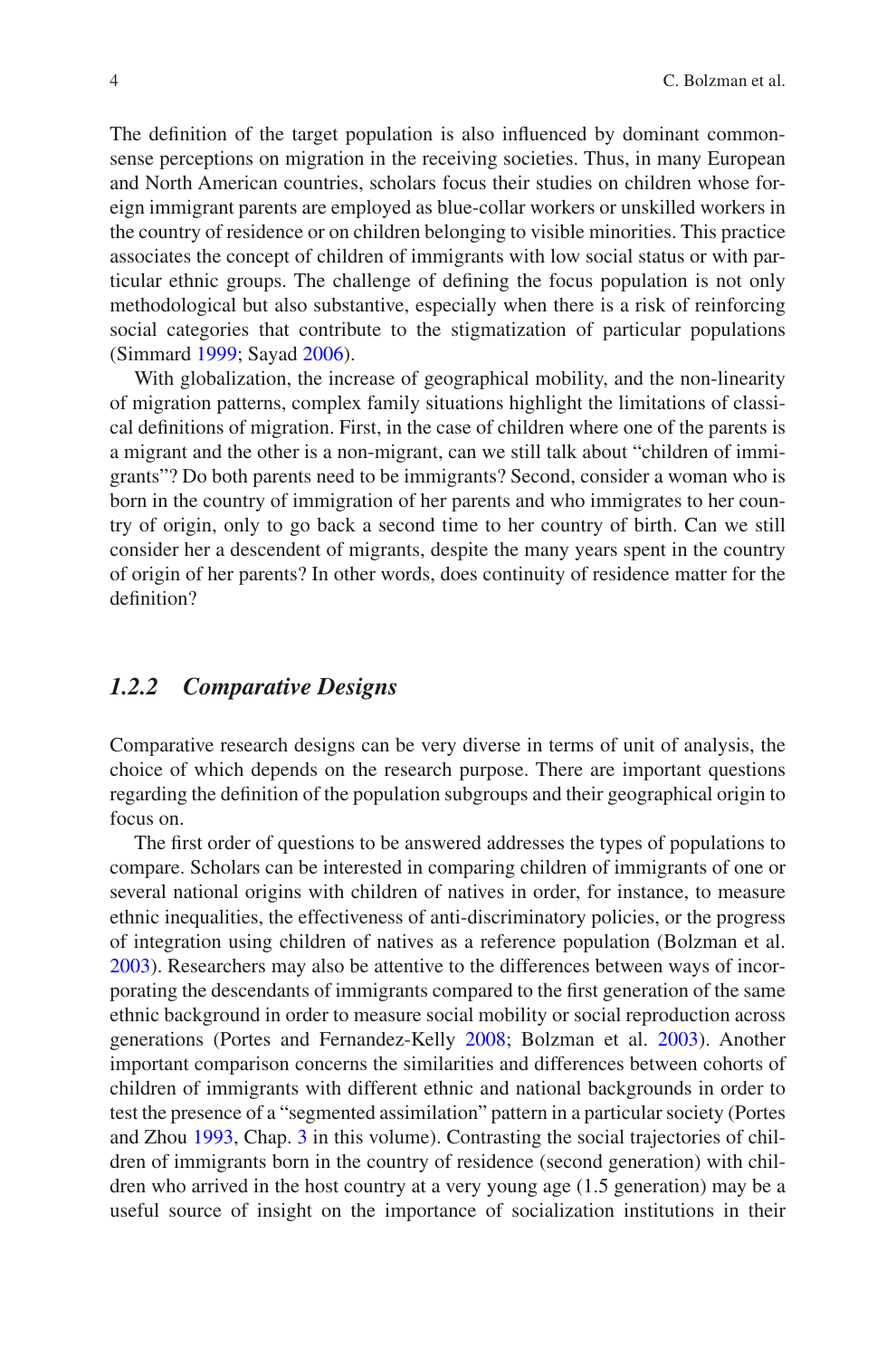trajectories. Scholars can also establish comparisons between children of immigrants of the same national origin by distinguishing those who became nationals of the country of residence from those who are still foreigners. Similarly, comparisons based on citizenship rights can also concern children of immigrants whose parents have grown up abroad despite being nationals of the country of immigration (for instance, ethnic Germans in Germany) in contrast to the children of foreign immigrants. Here, the aim is to measure the relation among juridical factors, social perceptions about the children of immigrants, and the outcomes of the second generation (Bolzman et al. [2003;](#page-18-3) Frauenfelder [2007](#page-19-6)). An additional possibility of such strategy is the comparison between children of returned immigrants with respect to those whose parents settled down in the country of residence. Here, the purpose can be to understand the influence of migratory projects and transnational practices of the first generation upon the second generation. Last but not least, the comparison can concern children of immigrants belonging to the same cohort from similar ethnic and social backgrounds who are socialized in the same area. In this case, sociodemographic factors need to be as homogenous as possible, and comparisons within individuals shed light on variations within the group (Santelli [2007](#page-19-7)).

The second order of methodological questions is related to the definition of the geographic unit of the comparative design. Most studies limit the comparison to the same geographical unit and vary the populations that are compared within this unit. In other cases, the comparison is between several local unities (urban, rural, administrative settings) at the national level. These comparisons are based on the conception that different variables associated to local contexts influence the trajectories and situations of children of immigrants. Such variables include for instance the presence of integration policies, educational policies, attitudes toward ethnic minorities, size of the localities, and heterogeneity of the population in terms of ethnic composition. These kinds of comparative designs are very frequent and often associated to research funded by public institutions and national research funds because they stay within the borders of the same state and they aim at advising national or local policies.

With the Europeanization of many social fields and the multiplication of destination countries, international comparisons also become more relevant. For instance, the situations of children of immigrants of the same ethnic origins in different national contexts are also observed in order to measure the respective influences of the contexts and different variables related to these ethnic groups in the analysis (Crul et al. [2012\)](#page-18-4). More seldom, comparisons are conducted at the transnational level, which is more difficult to implement. Here, the transnational practices of children of immigrants with the same or different ethnic backgrounds are compared across several national contexts.

The study of children of immigrants obliges the researcher to address a number of methodological challenges and to make theory-informed comparisons rather than arbitrary or convenience-based research designs. Some contributions to this volume address these challenges directly. The chapter from Lessard-Phillips, Galandini, de Valk, and Fibbi touches on some of the issues mentioned above by reviewing the variety of choices made in major surveys including second-generation residents in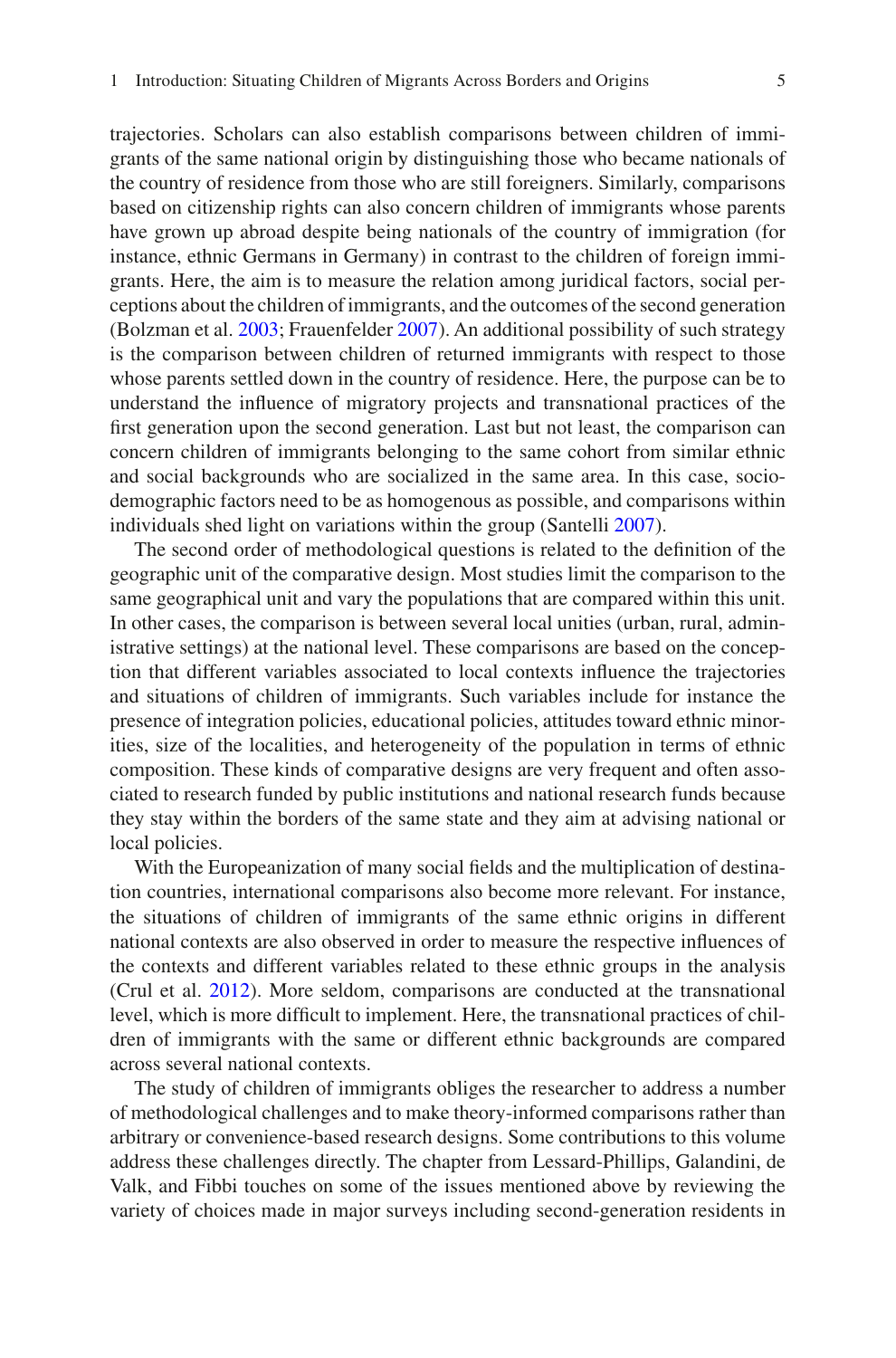Europe. They provide a comprehensive overview of the possible types, levels, and benchmarks for comparison; their availability in current European data on children of migrants and their relative advantages and disadvantages. The authors also focus on the impact that bias arising from selectivity, as well as age, period, duration, and cohort effects, can have on the data production and interpretation, and they offer potential methodological tools to analyze such data in a useful manner. They argue that in order to bring the field forward, meaningful second-generation research should include tools that make these comparisons more effective and lead to a deeper understanding of the processes at play for various groups (via more refined or varied methodological tools, as shown in this volume).

The chapter from Guarin and Rousseaux is a case study based on one country (Switzerland) in which comparison takes place among several subgroups (children of immigrants from several origins and children of natives on the one hand, children of immigrants and first generation residents on the other hand) on issues related to access to employment and labor-market status. Switzerland is an interesting case study because people with a migratory background (i.e., first- and second-generation residents) represent about half of the labor force. Using data for the Swiss Labour Force Survey (SLFS), the authors analyze the situations of different groups within the second generation on the labor market and explore the main factors that can influence their position. They suggest the use of data-mining tools in order to detect unexpected relations between variables. Their results show the importance of educational level of the father for predicting the employment situation of descendants. They also observe the existence of an "ethnic penalty" vis-à-vis some secondgeneration groups after controlling for several important variables (social origin, age, sex, and educational level).

The last chapter in this section from Milewski and Otto takes the opposite perspective and addresses the issue of the presence of a third person in survey interviews that were conducted with children of Turkish immigrant parents and their non-migrant counterparts. Data came from a project titled "The Integration of the European Second Generation" (TIES 2006–2008) from Germany, France, the Netherlands, Austria, Switzerland, and Belgium. The results show that when children of migrants are interviewed, it is significantly more common for a third person to be present besides the interviewer and the interviewee than in interviews with children of non-migrant. Furthermore, the characteristics of the third person vary between groups. These differences cannot be explained by differences in opportunity structures (i.e., type of housing, number of rooms, other people living in the household, all things that determine whether a person can be alone with the interviewer). The chapter also tests for the effect, during the interview, of a third presence on expressed attitudes. Results indicate that the presence of a bystander produces answers that vary from those given when the respondent is alone with the interviewer. The risk of item non-response is also higher in the presence of a third person. Thus, more attention should be granted to the micro-social conditions of data collection in research designs.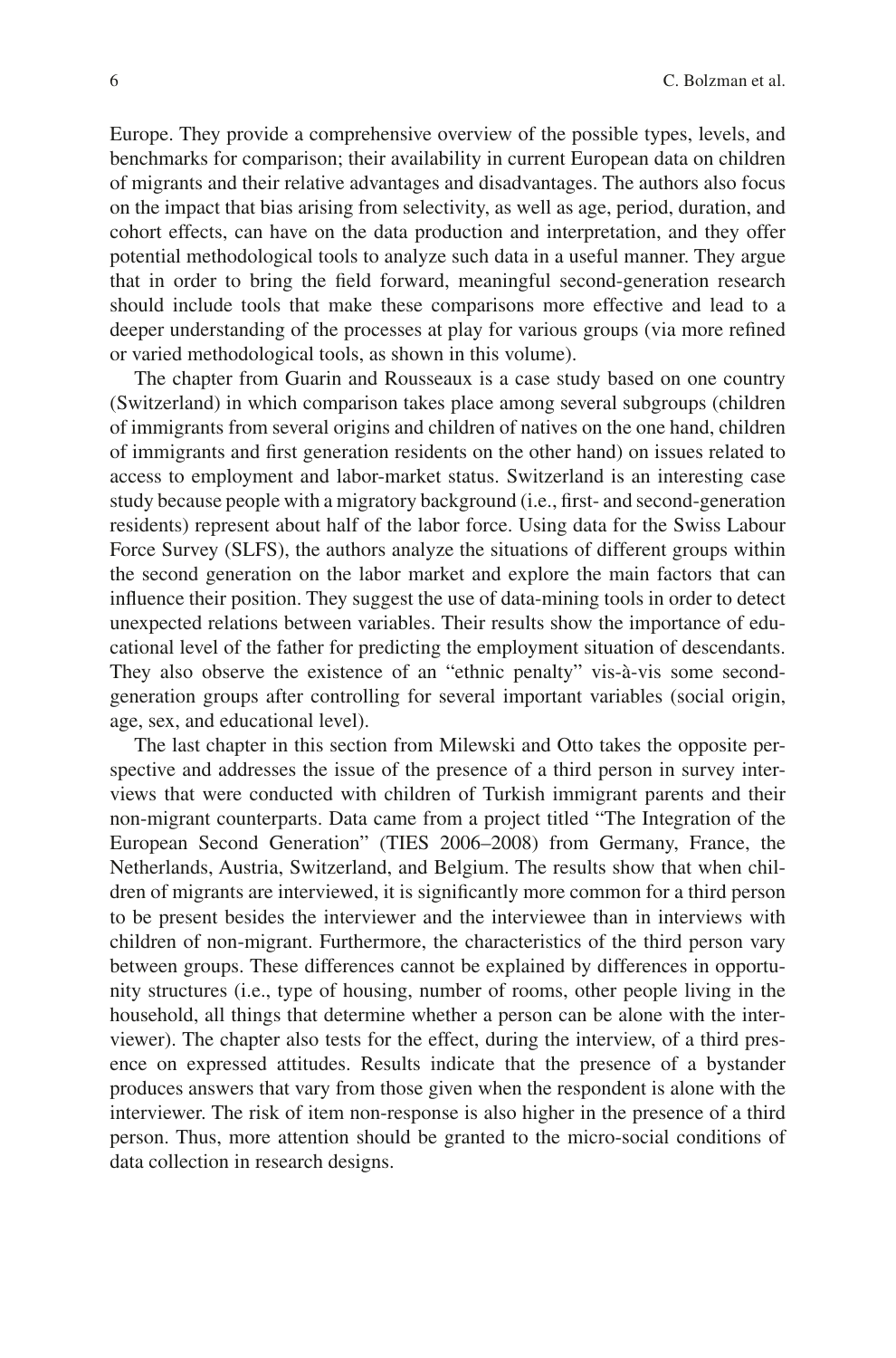# **1.3 Life Course Perspective and Mixed-Methods Approaches in the Study of Children of Migrants**

Methodological choices necessarily correspond to researchers' theoretical perspectives and the nature of the phenomenon under study. In the case of the children of migrants, the extent and the ways in which the migration background of parents interplays with their transition to adulthood (e.g., their education, employment, and residential and family transitions) may explain why several chapters in this volume adopt an implicit or explicit sociological life-course perspective. It has been stressed that migration research does not interact much with life course research (Wingens et al. [2011,](#page-20-4) see also Chaps. [5](https://doi.org/10.1007/978-94-024-1141-6_5) and [8](https://doi.org/10.1007/978-94-024-1141-6_8) in this volume): on the one hand, the topic of migration does not constitute a strongly established object of research for life course scholars; on the other hand, the life course paradigm (Elder et al. [2003](#page-18-5)) has not had a deep echo in migration research until recently. One objective of this volume is to show how both fields are in fact intimately related, particularly when research methodology is concerned. In several chapters, longitudinal data, life history calendar, biographies, the usual methodological nuts and bolts of life course research, are critically employed and evaluated to analyze the integration of children of migrants.

#### *1.3.1 The Life Course Paradigm*

In several papers, Elder proposed and developed a set of five principles constitutive of what he calls "the life course paradigm" [\(1995](#page-18-6): 101). Although scholars disagree whether a strong unified theory of life course exists (Wingens et al. [2011\)](#page-20-4), Elder's principles give a theoretical direction that reflects their diverse preoccupations (Elder [1995](#page-18-6); Elder et al. [2003](#page-18-5); Elder and Giele [2009\)](#page-18-7). These five principles are (1) *lifelong human development*, which means that cognitive development evolves during the whole life in interaction with other principles of the life course paradigm; (2) *timing*, which underlines that the consequences of a life event or transition change depending on the age at which they are experienced; (3) *linked lives*, which means that life courses of related persons are interdependent and affect each other; (4) *time and place*, which indicates that life courses are shaped by the institutional and historical contexts; and (5) *agency*, which means that individuals develop expectations, have a certain degree of choice, and act intentionally, in relation to the opportunities and constraints structured by the institutional contexts in which they live.

In his research, Elder was especially interested to analyze the effect of the economic depression of the thirties on the adolescent and adult trajectories, first in relation to the age this depression occurred when they were children and second in relation to the impact this crisis had on their parental household (Elder [1999\)](#page-18-2). Even though Elder's research on the children of the Great Depression did not focus on the theme of migration, it could certainly be taken as a canonic model for research focusing on comparisons between children of immigrants and natives, between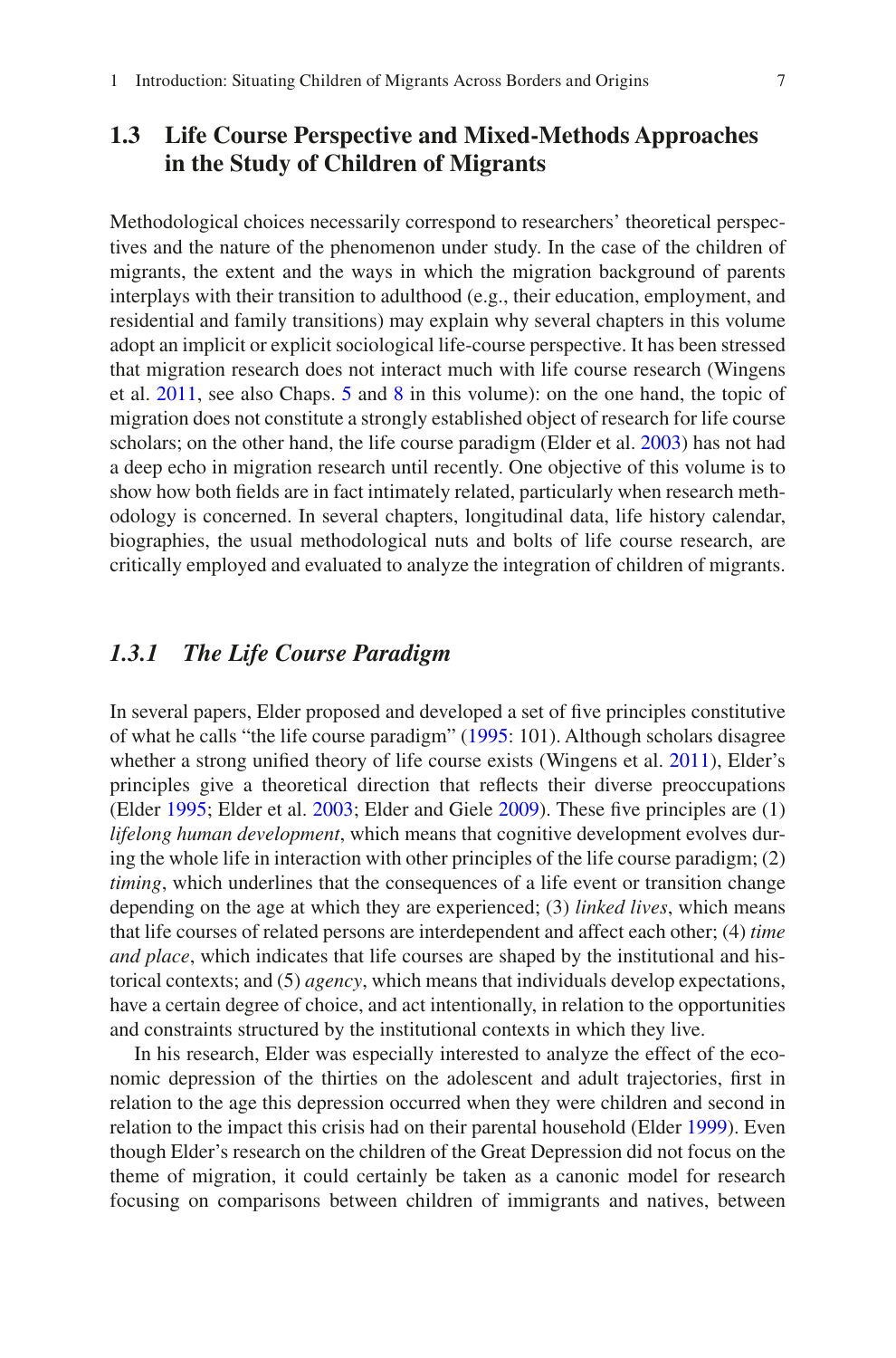different groups of children of migrants, between generations of migrants, etc. In Elder's research, children are distinguished according to their "starting position" (Giele [2009:](#page-19-8) 251), i.e., whether they were children during the Great Depression or just before (Elder [1999\)](#page-18-2). In the case of children of immigrants, this starting position can be related to their origin, their foreigner status, or their belonging to ethnic minorities; such starting position may be held from birth or acquired at the moment of arrival in the host country (Heath and Brinbaum [2007;](#page-19-9) Lagana et al. [2013](#page-19-10)). It can be also related to the social or geographical space and context where they are living during childhood, with its environment and opportunity structure (a suburban neighborhood, for example). Children of immigrants then grow up and become adults in a social context that shapes duties and rights, opportunities and constraints for foreigners or ethnic minorities in a specific way that could differ from those of natives or the ethnic majority and from the experience of their parents. Children of immigrants with the same starting position can develop divergent life course trajectories during their adolescence and their transition to adulthood.

Levy [\(2013](#page-19-11):22) proposes to sketch the life course as a "sequence of status profiles." Here, the term of sequence involves a timing element that holds the signification of the life course as a movement in the social space. Status profile means that a person has different social participations in the economic sphere, in the family, etc., at each moment of his/her life. Each of the social places in which he/she participates is characterized by normative or institutional rules, as well as the position, especially the prestige, associated to the domain of participation and role set ascribed to this position, such as the related rights, duties, and expectations. Translating this perspective on the sequence of status profiles into research on the children of immigrants, social participation gains an additional dimension, since for these children it also means integration into different social spheres. Several questions specific to children of migrants may arise: Are movements and participations through social spaces ruled by implicit or explicit social barriers that selectively delay or hinder integration? Is there any kind of tension for children of migrants in role sets associated to their profile of status or between their status related to their foreign origin and their status related to the fact they are living in the host country?

#### *1.3.2 Life Course Designs*

Adhering to the principles of the life-course perspective is crucial to understanding social phenomena. It requires the adoption of coherent methodological choices and research designs that cover developments over time (intergenerational time), differences in contexts (across groups of migrants or institutional contexts), and the role of agency in structure (young peoples' aims and strategies). In addition, a special emphasis is given to the subjective perspective through which individuals report their biographical narrative of the events, transitions, and trajectories they experience in their life course. This is an important aspect to take into account because the children of migrants may navigate through life by making reference to a variety of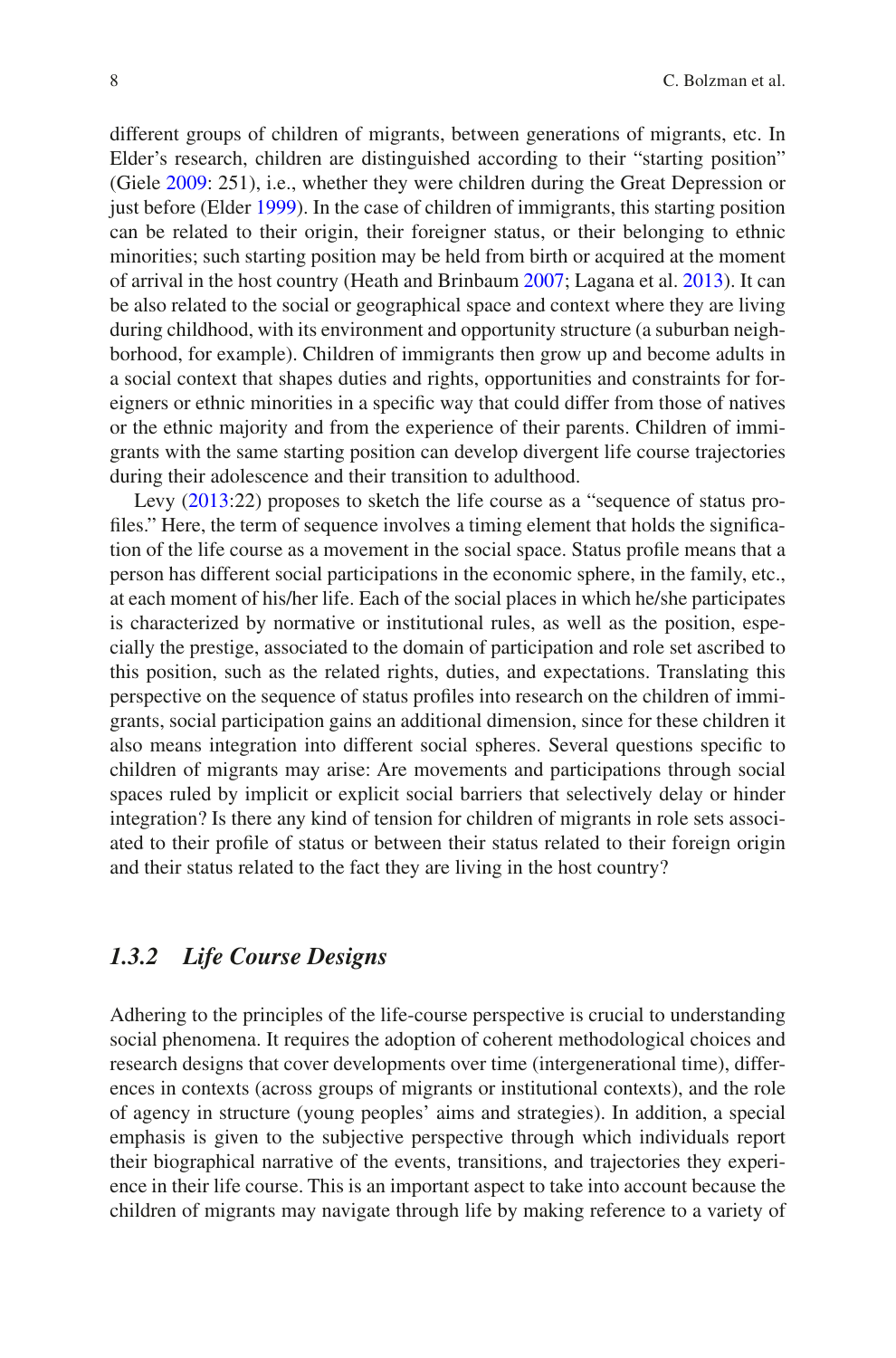sets of cultural norms and meaning systems (that may not necessarily be coherent with each other). In order to grasp this diversity and, especially, to be able to infer the ways in which it affects their transition to adulthood, we need explorative methods and in-depth case studies that focus on such subjectivity.

Scott and Alwin ([1998\)](#page-20-5) distinguish among three types of life history data collection in life course research (see also Levy et al. [2005](#page-19-12)). By type, they do not mean the different data collection designs used by researchers but the explicit aims researchers have when collecting data. The first type of data collection is centered on the notion of events. Life course events can be normative or expected, such as a marriage, the birth of a child, the transition to the labor market, or retirement, or nonexpected, such as an accident or a divorce. The event-centered type of data collection corresponds to collecting life events, their dates, their sequences, and the durations between them to analyze interactions and eventually spillover effects between the different domains of the life course (Courgeau and Lelièvre [1992\)](#page-18-8). However, Scott and Alwin [\(1998](#page-20-5)) mention that this type of data collection, which is focused on events, is not limited to past events but also to people's eventual present situations and even to events that interviewees expect, or not, in their future.

The second type of data collection is related to the accumulation of experiences, which leads to some situations in the past or the present, or also to some expected situations in the future, such as an expected professional career after a specific educational degree. The notion of path dependency is the underlying element that drives the collection of this type of data (Di Prete and Eirich [2006;](#page-18-9) O'Rand [2009\)](#page-19-13). Indeed, a position in the social space is defined by its structure of opportunities and constraints that leads or does not lead to a further step in the life course that engenders new opportunities or constraints, etc. The successive steps lead to a process of cumulative advantages or disadvantages across the life course. This type of data collection can be mobilized to analyze the path dependency that structures the life course from the starting position and status of being children of immigrants and to show the chain that links this starting position to adolescent and young-adulthood trajectories in the life domains of school, work, and family (Lagana et al. [2013\)](#page-19-10).

The third type of data collection mentioned by Scott and Alwin [\(1998](#page-20-5)) is related to people's evaluations or interpretations of events and/or experiences, which can be oriented toward the past, present, and future. How do children of migrants evaluate their own trajectory, maybe in comparison to the life course of their native pairs in the country in which they live or to the life course of their parents, etc.?

Classically, we can distinguish two main designs of life course data collection: the retrospective design, in which the past biography of individuals is collected at one moment in time (Scott and Alwin [1998;](#page-20-5) Ruspini [2002](#page-19-14)); and the prospective design, in which people are followed up at regular time intervals to observe how their lives unfold. Much literature has already discussed the respective advantages and disadvantages of each perspective (Scott and Alwin [1998](#page-20-5)). Here, we limit ourselves to one major difference between the two designs. A retrospective approach is more event oriented (Blossfeld et al. [2007\)](#page-18-10), in the sense that events and their dates of occurrence are the main focus of data collection. A prospective approach is more oriented toward individuals' holistic progression in the social space across time, and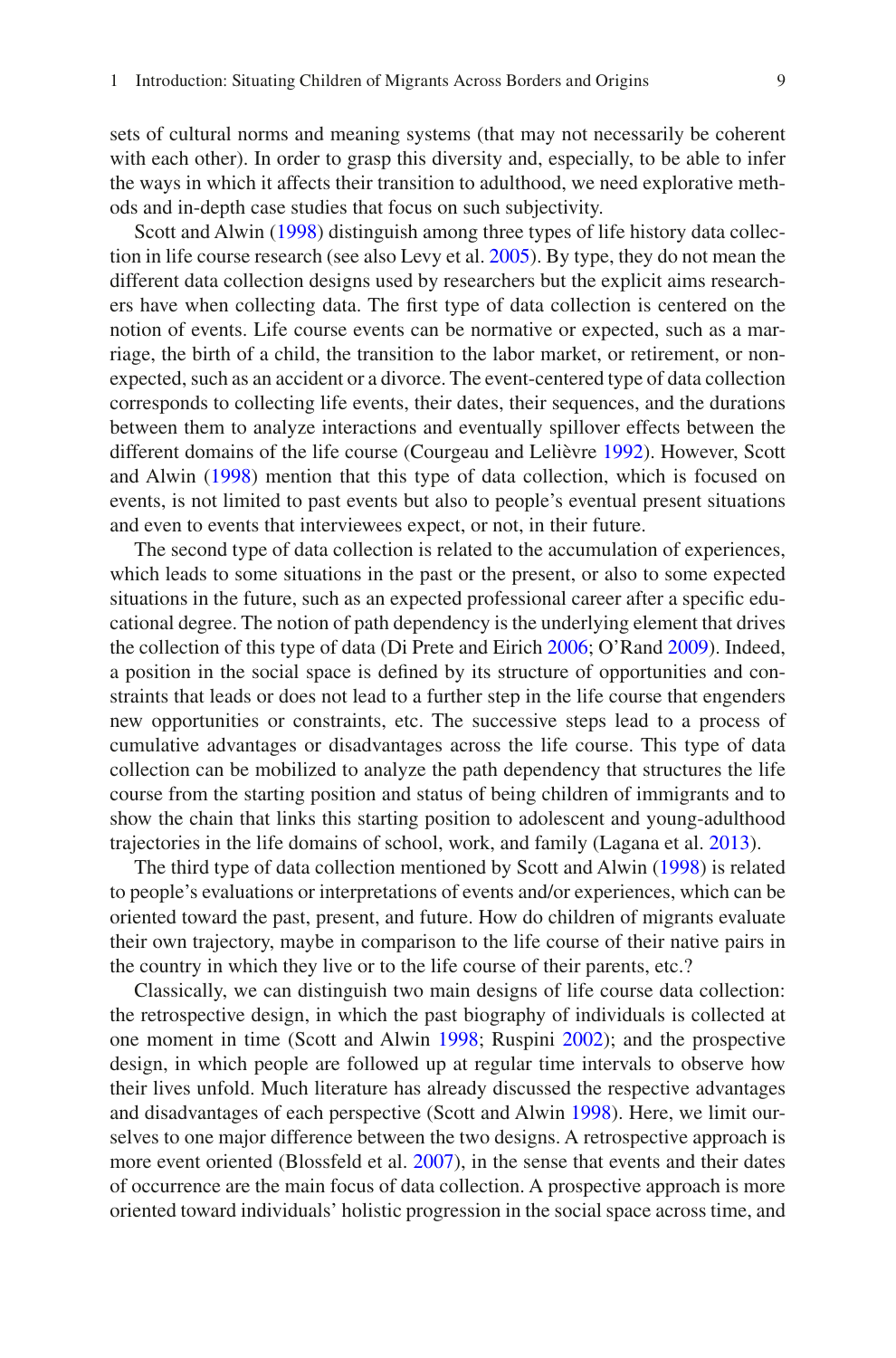not only is his or her life development recorded but also his or her values, attitudes, and expectations about the future. In this way, without that having to be a strong rule, a retrospective design is more appropriate when the research focuses on event sequences (more "objective"), while a prospective design focuses on the accumulation of experiences (with consideration of the subjective dimensions of the life course as well). This distinction applies only partially to qualitative approaches, since in both retrospective and prospective designs, the aim is to collect information on respondents' evaluations and interpretations of their own life and experiences.

# *1.3.3 Data Collection to Analyze the Life Courses of Children of Migrants*

The chapters of the second section of the book share a series of premises from which to begin. First, in a life-course perspective, individual trajectories are not only interdependent (the events occurring in one trajectory affect the events occurring in another trajectory) but also intertwined with the trajectories of relevant others (e.g., parents, partners, siblings, or peers, to name a few) who, in the case of children of migrants, may be living in the host country but also in the country of origin. This perspective emphasizes the need to explore the inter- and intragenerational linkages in the transition to adulthood of children of migrants. Second, the life-course perspective also focuses on the need to place trajectories in their historical and geographical context. Communities and institutions provide a structure of opportunities and constraints that frame possibilities for individual action and choice. Lastly, the life-course perspective underlines the subtle relationship between the individual and his or her context but gives importance to individual agency in making choices under the conditions of this context.

The first paper in this section, from Ingrid Tucci, analyzes various contexts (two different countries, France and Germany) and populations (Turkish and Middle Eastern origin in Germany; North African and Sub-Saharan origin in France). Yet, it uses intergroup comparisons to highlight one substantive interest: the extent to which the children of migrants are integrated into each of the two societies, given the different institutional educational systems and the processes determining such integration (or lack thereof). More precisely, this contribution aims to discuss the potential of using panel data in this field and of linking quantitative data with qualitative life-course data to grasp the individual, social, and institutional mechanisms underlying the educational trajectories as well as eventual turning points.

Attias-Donfut and Cook's chapter is based on a generational approach (the interlinked lives of life-course sociology) to the study of migrant families, in which migrant families are viewed as "fluid structures of intergenerational adaptation" (in this volume, p. 130). The chapter draws on two separate studies: a survey-based national study that examines economic transfers across generations between migrant parents and children, and a comparative qualitative study across three countries with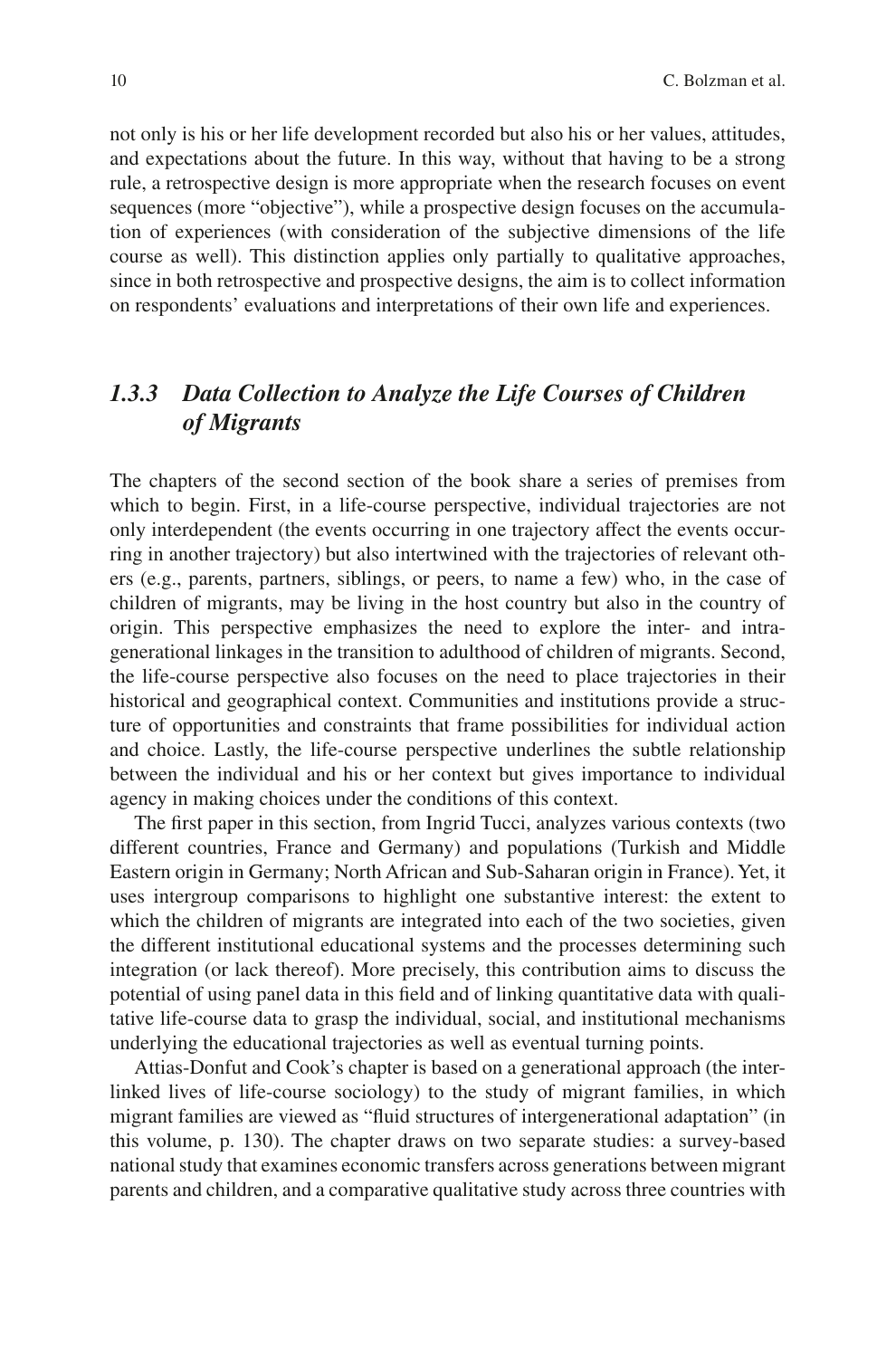focus groups of African migrants and their children that were centred on questions of citizenship and belonging. Even though there were no mixed methods and no longitudinal designs, the combined interpretation of different data sources (both in terms of the kinds of data collected and the sampling design across generations) was key to illustrating the roles that migrant families play in the integration and adaptation of the next generation as well as the ways in which migration affects family support relationships across generations. The comparative nature of the projects also allowed the differences produced by the different kinds of migration processes to be highlighted. In contexts like Britain and South Africa, where African migration has more often been the consequence of forced migration or a temporary move, migrants' return prospects were stronger than in France.

The chapter by Santelli discusses the use of a cohort approach to study the entry into adulthood of youngsters with a North African background who lived in a suburban area of France. In order to appreciate and understand their heterogeneous life trajectories and educational and professional integration, the author chose to focus on one specific cohort of children who grew up in the same quarter, shared the same social context, and lived through the same historical time at similar ages. The research design is longitudinal, retrospective, and mixed method in nature. A register-based sample of young men and women was interviewed by questionnaire, and a subsample received biographical interviews. The quantitative analyses allow a statistical overview of the precarious global labor market situation of these youngsters but also the identification of five different types of trajectories among them, which range from profiles of permanent exclusion to profiles of stable employment. The biographical interviews provide an entry into the ways in which critical passages are lived and experienced by the individuals. An analysis of the complex interplay of family, peers, and institutions, which accompany the individual through the occurrence of crucial events like educational failures or the loss of a job, helps to explain the different outcomes of an apparently homogeneous group of descendants of migrants.

The combination of biographical interviews and sequence analysis in Gomensoro and Burgos's chapter follows a similar design. Yet, in this case, the biographical interviews are partially based on a life event calendar, a specific tool conceived to facilitate the retrospective recollection of important events using parallel and sequential retrieval techniques at the same time (Belli and Callegaro [2009;](#page-18-11) Morselli et al. [2016](#page-19-15)). The chapter discusses the added value of the combined use of a life calendar and biographical in-depth interviews to examine the educational transitions of the children of Albanian-speaking migrants in Switzerland. The authors introduce the commonalities and differences of the life course and the biographical research perspectives and discuss the respective methodological tools of data collection associated with each of these two approaches. In Gomensoro and Burgos's research, the longitudinal retrospective data-collection tools are a life event calendar and narrative in-depth interviews, which are complementary, since they have and achieve different objectives. On the one hand, life calendars enhance the reconstruction of "objective" life-course trajectories, in which events and transitions are dated, factual information that shapes the duration of phases of stability and change in the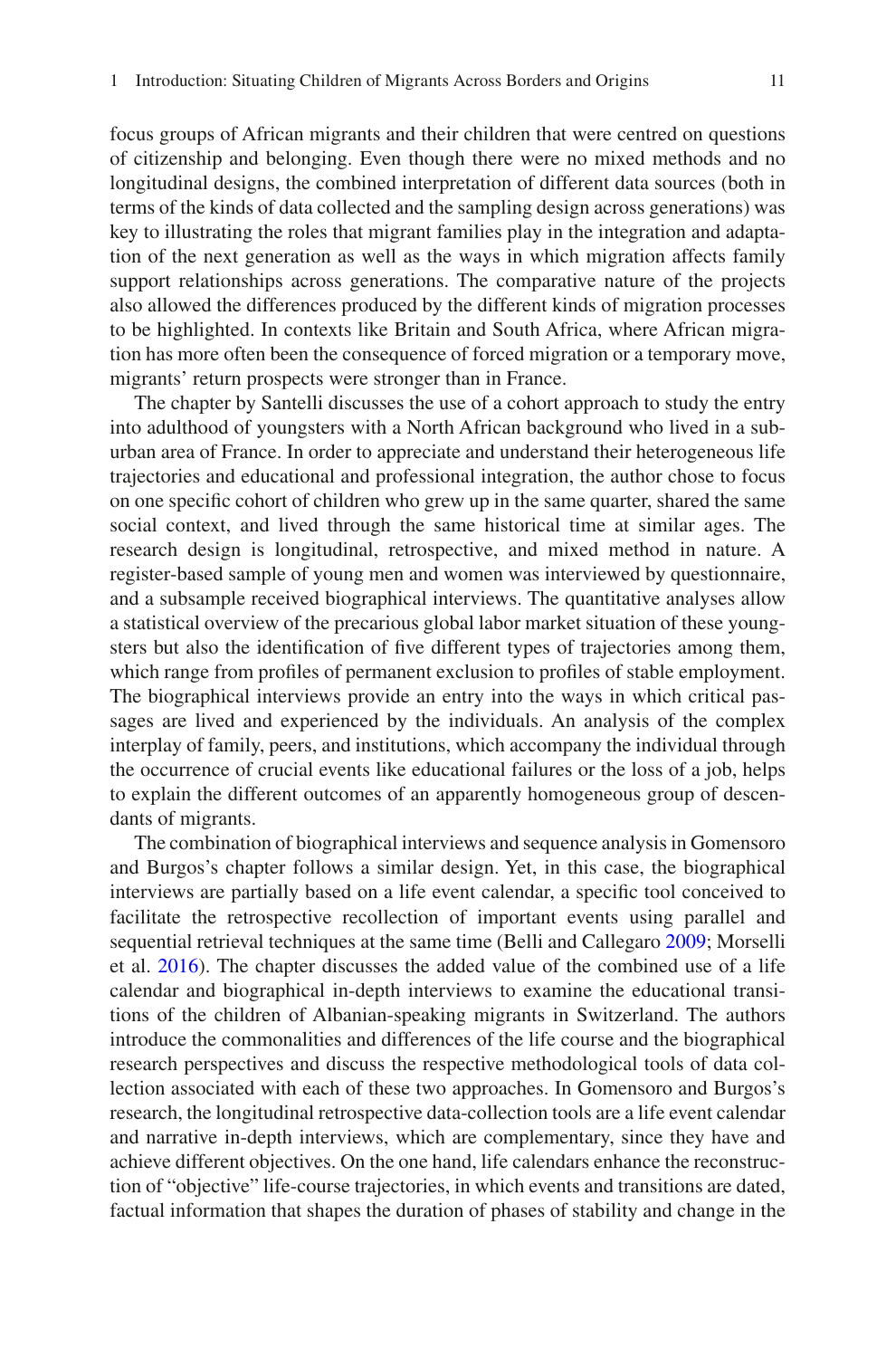trajectory, which can be quantitatively analyzed through sequence analysis, for example. On the other hand, narrative or biographical interviews retrieve a selection of subjectively significant moments in the individuals' biographies and focus less on their exact timing and more on the meaning that the individuals give to them in interpreting the unfolding of their life. The combination of objective and subjective information is often crucial to understand the crossing of individual meanings and strategies beyond behavioral choices (Bernardi [2011\)](#page-18-12). Yet, the added value of using these specific two tools, the authors argue, consists of using the life event calendar as a basis for the interview (Engel et al. [2001;](#page-18-13) Glaser and Van Der Vaart [2009;](#page-19-16) Morselli et al. [2013](#page-19-17)). The advantages are that the graphical representation of the interviewee's complete life helps him or her to contextualize the interpretation of a specific event and to relate it to other ones, identify turning points, and develop a biographic narrative that is less dependent on the incipit question of the interviewer's guidelines.

Methodological choices and research designs not only correspond to specific research questions and theoretical perspectives but also to epistemological postures. Vats-Laroussi's chapter, based on the analysis of several studies on intergenerational relationships among migrants and their children, is a plea for an epistemology of meanings that attributes the greatest importance to the individual interpretations and social interactions in explaining social phenomena. A direct consequence of such an epistemological position is the suggestion of a constructivist approach to the research design, which translates into focusing "on the reconstruction of multigenerational trajectories and the social networks of migrants before, during and after the move from one country to another." These would be the channels through which knowledge is produced, intercultural competences are built, and new practices and family memories are created. The employment of multicultural and multigenerational teams as well as the implications of professionals and actors in the data-collection and interpretation phases are a direct consequence of such premises. According to the author, such teams would have the necessary sensitivity to collectively produce a valid interpretation of the evidence.

# **1.4 The Biography and Identity of Second-Generation Residents as a Negotiation Process**

The use of nationality and, sometimes, ethnicity as criteria to analyze the integration of migrant groups, especially in quantitative methods, is not without methodological risks. Indeed, the strongest risk of this kind of approach is of naturalizing a migrant group and attributing a collective characteristic to an individual, such as being Polish, African American, and so on. Such a methodological process corresponds to giving a cultural identity, if not a biological identity, to each person belonging to the group under investigation. It also corresponds to the implicit expectation that each person of an immigrant group will develop a common or average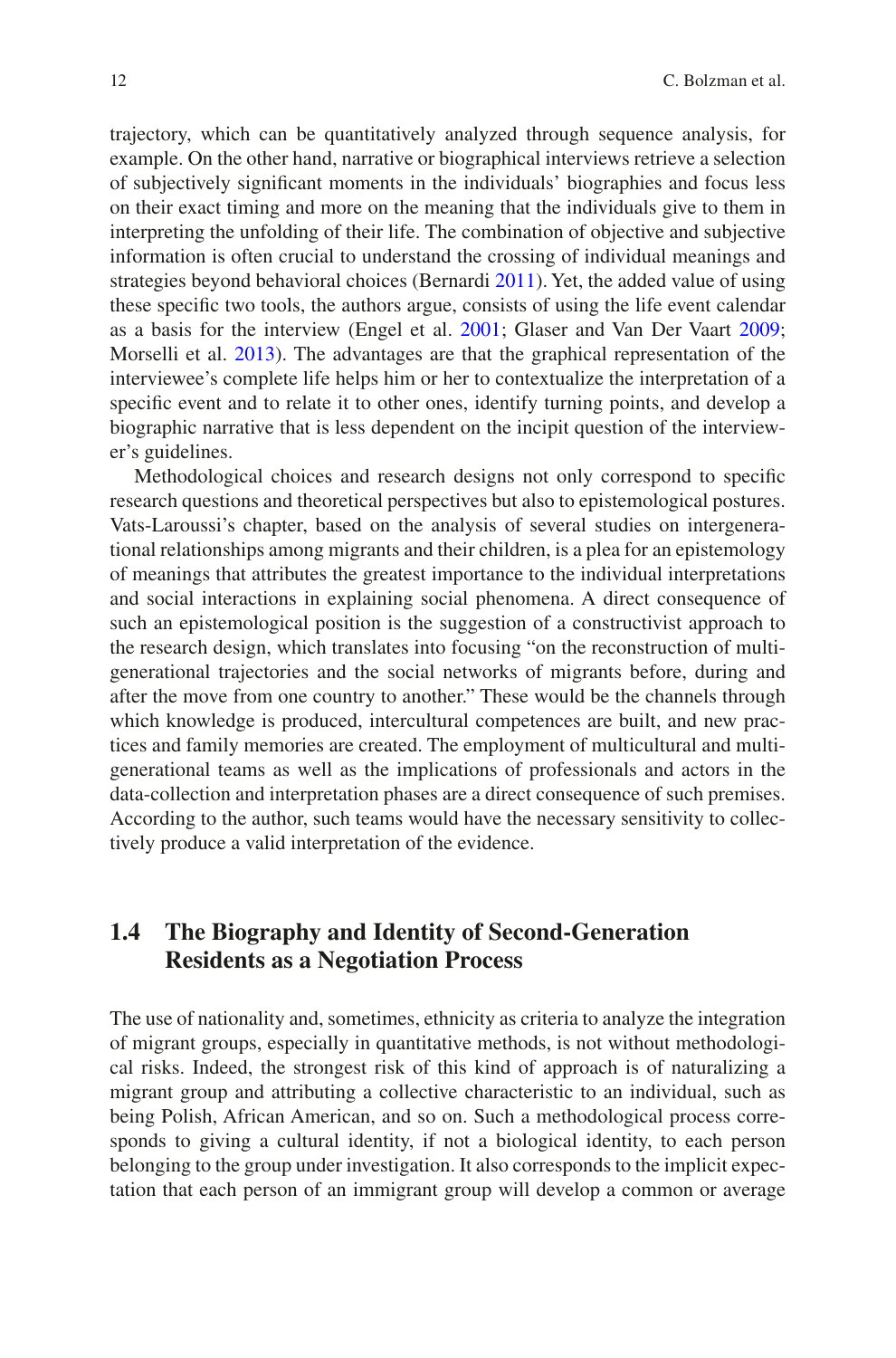behavior of integration. Such a methodological posture contradicts elements of the life course paradigm, which we already enumerated, especially the principles of time and place, linked life, and agency (Elder et al. [2003\)](#page-18-5). Moreover, it also contradicts the methodological posture in life course research that analyzing variability in one group is a main aim in comparative research (Blossfeld [2009;](#page-18-1) Giele [2009](#page-19-8)). In a similar way, nationality naturalizes the ways in which children of immigrants make sense of their lives and how they position themselves in the host society.

Qualitative investigations, as proposed in the chapters by Mey and by Aparicio and Tornos, show that this process of statistical categorization by a sole nationality is much too simplistic, especially in the case of children of immigrants. Qualitative life stories present the triple interest of giving the comprehensiveness of the social and individual life; investigating the subjectivity of persons, especially how they give sense to events of their life; and investigating the narrative form they use to describe change in their life (Kohli [1981;](#page-19-18) Giele [2009](#page-19-8)).

In the chapter by Mey, past life experiences are the subject of interpretations and reinterpretations by children of migrants across their life course that contribute to the subjective interpretation of own life. The author adopts the theoretical perspective of Schütze ([2007\)](#page-20-6). In this perspective, collected biographies reflect the subjective experiences and expectations of individuals in interaction with their environment. The chapter is devoted to analyzing the self-processes of sense making and selfpositioning during the transition to adulthood of 34 children of immigrants living in the locality of Emmen, situated in the German-speaking canton of Lucerne in Switzerland. The author proposes a biographical qualitative approach to reconstruct the ways in which the respondents' biographies developed in the specific context of the city of Emmen. In particular, the methodology allows the investigation of the resources mobilized in relation to the strategies chosen by the individuals while their life trajectories unfold. The author proposes an analysis of narratives made by each interviewed person. The prospective design, in which people were interviewed twice, allowed the processes of sense making and self-positioning to be understood. In developing an analysis of a young Albanian's biography, Mey shows mechanisms of exclusion and auto-exclusion at each phase of his life course during his adolescence.

The chapter by Aparicio and Tornos shows how the construction of the self, and its eventual evolution across the life course, depends on interactions at several levels, especially social interactions with people who are representative of institutions with which children of migrants are in contact (teachers, apprenticeship referents, etc.). The chapter develops the difficult question of the identity of second-generation individuals under the prism of the relation between the construction of the self and exclusion/inclusion in the society of the country of residence. The authors propose a qualitative approach, arguing that it allows the identity to be investigated as a negotiation process. A pilot survey was then done in the region of Madrid, in which young second-generation residents were interviewed. In this way, the authors show that identity is a complex notion that cannot be resumed in a binary characteristic (to have the national identity of one's parents or not). Three types of negotiations of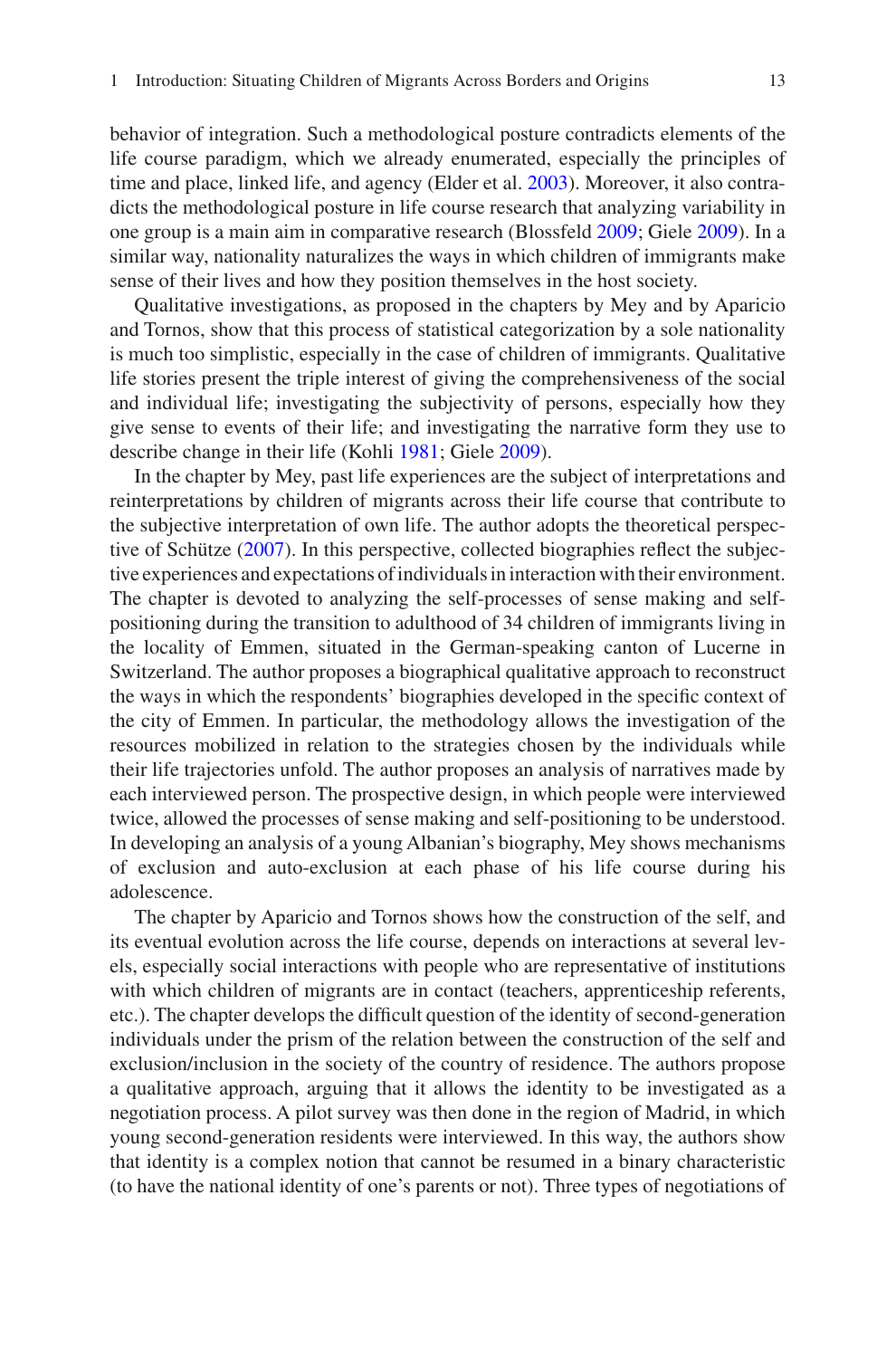identity made by the interviewed people are explored: within the family, with the interviewer, and with the interviewed people themselves.

From these two chapters, one can generalize that the identity or the self that belongs or does not belong to a group depends on the place of residence, which is embedded not only in a country but also, as suggested in the chapter by Santelli, at an infra-scale level (e.g., a province, city, or quarter) or at a macro level (e.g., a region or continent). The identity is not necessarily a national identity but, in some cases, an identity as an immigrant. The results of these two chapters suggest, in coming back to quantitative surveys, the use of some instruments developed in social psychology, including, for example, questions about the identity related to the place of residence, which can be situated at different levels, from the city to the continental region. Social interactions and barriers can also be investigated with instruments like the Bogardus scale of social distance (Bogardus [1947\)](#page-18-14), with which people are asked whether they would agree to work with, be the friend of, or marry someone belonging to another nationality.

# **1.5 Transnational Approach and the Second Generation: Beyond Methodological Nationalism**

#### *1.5.1 Beyond Methodological Nationalism*

As mentioned above, the term "second generation" implies a number or ranking of generations in a country of residence, computed by starting from settled immigrants. The methods used to analyze the integration of second-generation individuals come under what is called methodological nationalism (Wimmer and Glick Shiller [2003](#page-20-7)). Methodological nationalism is defined, in the chapter of Levitt, Lucken, and Barnett, as "the tendency to accept the nation-state and its boundaries as a given in social analysis" (in this volume, p. 255). However, most children of migrants live in a transnational field, between the culture of the parents' country of origin and that of the country of residence, in such a way that both the residence and home countries become fuzzy to define. Second-generation individuals often circulate during their life course between (at least) these two social, geographical, and cultural spaces. For example, during their childhood, they spend holidays in the country of origin, where they have contact with relatives living in that country (cousins, uncles, etc.).

Transnational contacts between relatives even exist even in the case of longdistance migration. The classic *Polish Peasant* shows that even at the time of heavy European migration to the United States at the beginning of the twentieth century, migrants exchanged letters with their relatives who remained in the country of origin (Thomas and Znaniecki [1920](#page-20-8); Tucci, Chap. [5](https://doi.org/10.1007/978-94-024-1141-6_5), this volume). These epistolary exchanges show the continuation of obligations among migrants toward those who did not migrate, which cumulated with new obligations in the country of domicile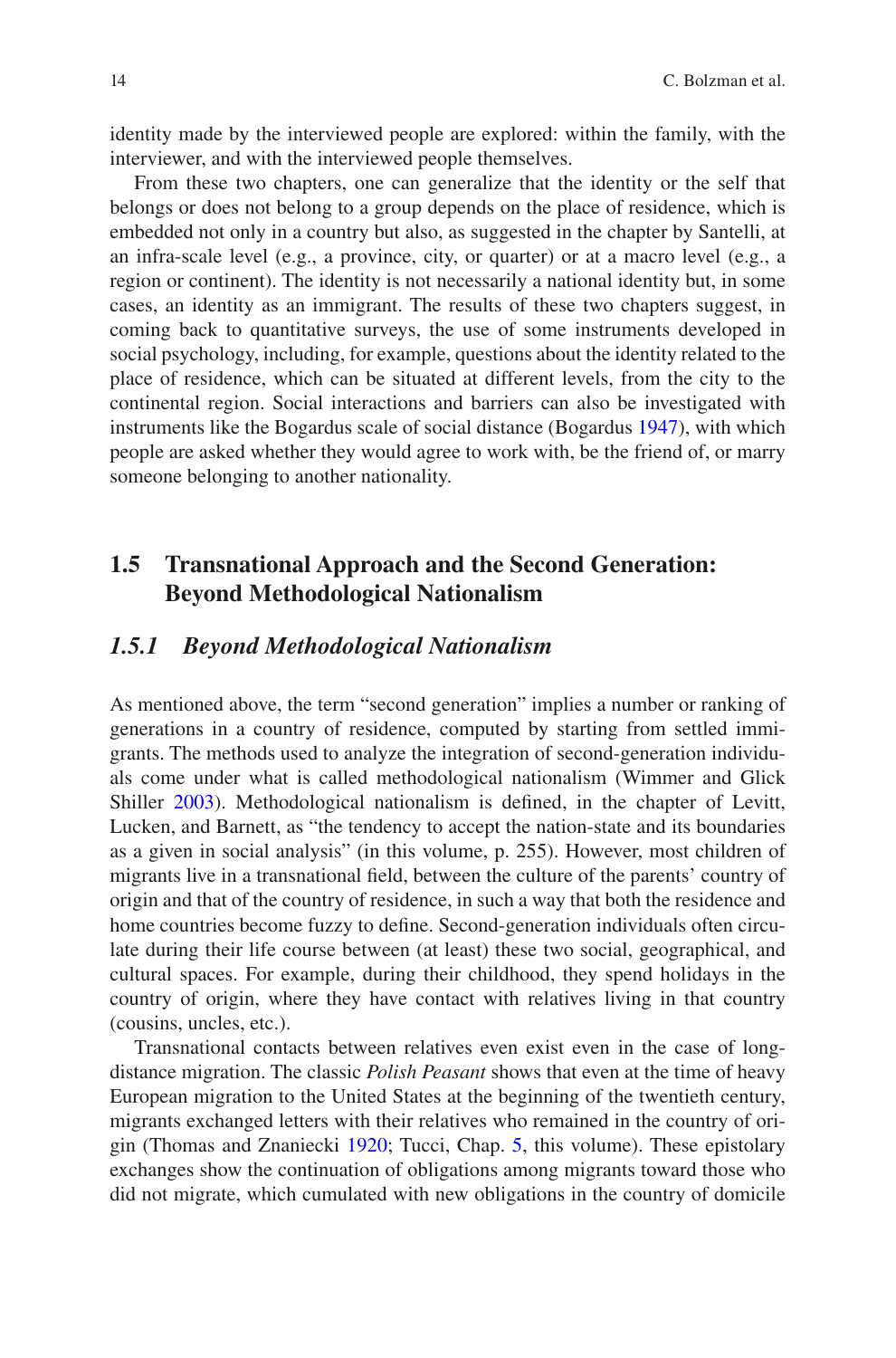(Giele [2009\)](#page-19-8). At the beginning of the twenty-first century, other media, like the Internet, e-mails, video conferencing, cell phones, and more generally information and communications technology (ICT), allow immaterial contact between secondgeneration individuals and people who remained in the country of origin (Nedelcu [2010\)](#page-19-19). The development of air transportation in recent decades mitigated and shortened the distances, while channels of money circulation became easier to use and increasingly secure. Migrants as well as their children use all of these techniques to continue their obligations with their relatives who remain in the origin country.

## *1.5.2 Transnational Designs*

The transnational research regarding the children of immigrants is often a one-case monograph. In this book, the chapters claiming a transnational approach are about the cases of second-generation individuals of Spanish descent growing up in Switzerland or of second-generation people of Indian descent living in the United States. The transnational approach corresponds to another way of investigating the multiple belonging of second-generation individuals and their identity.

Levitt, Lucken, and Barnett's<sup>[1](#page-14-0)</sup> chapter is about the space of imagined traditions in the religion of second-generation Indian Americans living in the United States. Using data from 30 qualitative interviews with Gujarati-origin Hindu and Muslim women undergraduate and graduate students, aged 18–29, who live in the Boston metropolitan area, the authors show that these second-generation individuals have links with their relatives who live in the origin country and even in other places worldwide. These links—for example, with their grandparents—allow these second-generation Indian Americans to have knowledge of and eventually practice their original religion or to identify with it. Despite their distance, people in the origin country can play a significant role during the life course of children of migrants. However, practices are embedded in the context of how religion is institutionalized within the American way of life, which means that Hinduism and Islam are subject to reinterpretation in comparison to what they are in India. Here, the solidity of the theoretical perspective (transnationalism) combined with the use of a classical methodological perspective (semi-structured interviews) allows for indepth original knowledge to be produced about "lived religion" experiences (Cadge and Ecklund [2007\)](#page-18-15) and for a typology of "religious assemblages" to be elaborated. This chapter also shows that the notion of comparison is not absent from a transnational perspective, as the authors compare religious practices and their meaning between grandparents and their grandchildren.

The aim of the chapter by Richter and Nollert is to discover the links of secondgeneration people of Spanish descent living in Switzerland with the country of origin. What kind of memories could they have of Spain? In this ethnographic research, various materials were collected, including biographical interviews with

<span id="page-14-0"></span><sup>1</sup>Originally published in the peer reviewed journal, *Mobilities,* in 2011.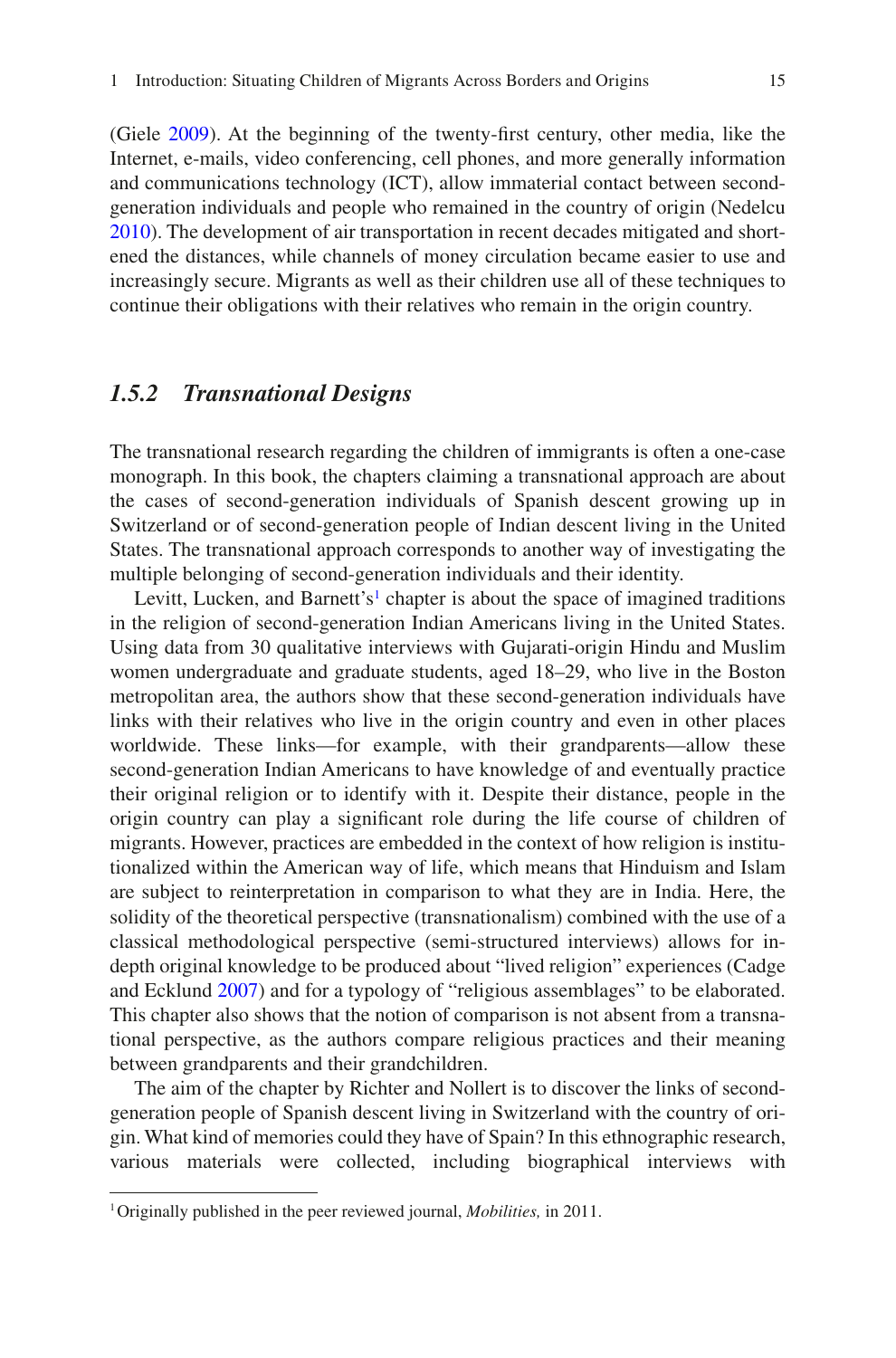second-generation respondents, interviews with some of their relatives in Spain, visits to and photographs of the geographical sites where the second generation used to go in Spain (e.g., a beach or a street) made by the researchers, and new interviews of second-generation respondents and their confrontation with the material collected in Spain. This very sophisticated data-collection methodology allowed the authors to obtain rich and mixed data for analysis.

The last chapter of the book by Mazzucato, Dankyi, and Poeze does not focus on second-generation individuals *per se* but on the case of children who remained in the country of origin while their parents migrated. These parents did not migrate with their children because of the uncertainty of the migration, their undocumented status, or the difficulty of meeting the requirements for family reunification. The chapter focuses on cases in which the children are young, which means an organization and negotiation of the co-parentage in the country of origin. As in the case of the analysis of second-generation individuals, such research on the circulation of migrants requires data from different sites, at least from the place where the migrant parents are living and the place where the children are being educated. In this case, the actors investigated are very similar to those in the case of transnational analysis of the second generation: children, parents, and relatives, especially grandparents, which in this last case play an important role. Other kinds of circulation are also investigated, like the circulation of money from migrants to the people who educate their children. This last contribution opens new perspectives in the study of intergenerational relations in a transnational setting. It provides a useful method for analyzing the often multiply located relevant others for migrant children.

#### **1.6 Future Research**

This collective book makes a series of first steps to open up research on children of immigrants to issues that deserve more in-depth exploration. We retain at least four issues here without pretending to work out all of the paths opened by the contributors in this volume. The first central issue is the *identification of the relevant populations* to be studied when the research focus is the children of immigrants. Given the dominant methodological nationalism (see above), most researchers have studied the situations of children of migrants who were born in the country of destination or arrived there in their early childhood (see, e.g., Portes and Rumbaut [2006](#page-19-3); Crul et al. [2012\)](#page-18-4). Less attention has been granted to children who were left behind. However, even though these children have not migrated themselves, they experience migration through the separation from one or both of their parents. The transnational perspective underlines the need to consider this issue more seriously. The chapter from Mazzucato and colleagues in this volume is a good example of this perspective that deserves more empirical studies—in particular, more systematic comparisons between children who migrated with their parents and children whose families did not experience migration. Similarly, when addressing the complexity of parental backgrounds and migration patterns, we need more exploration of the life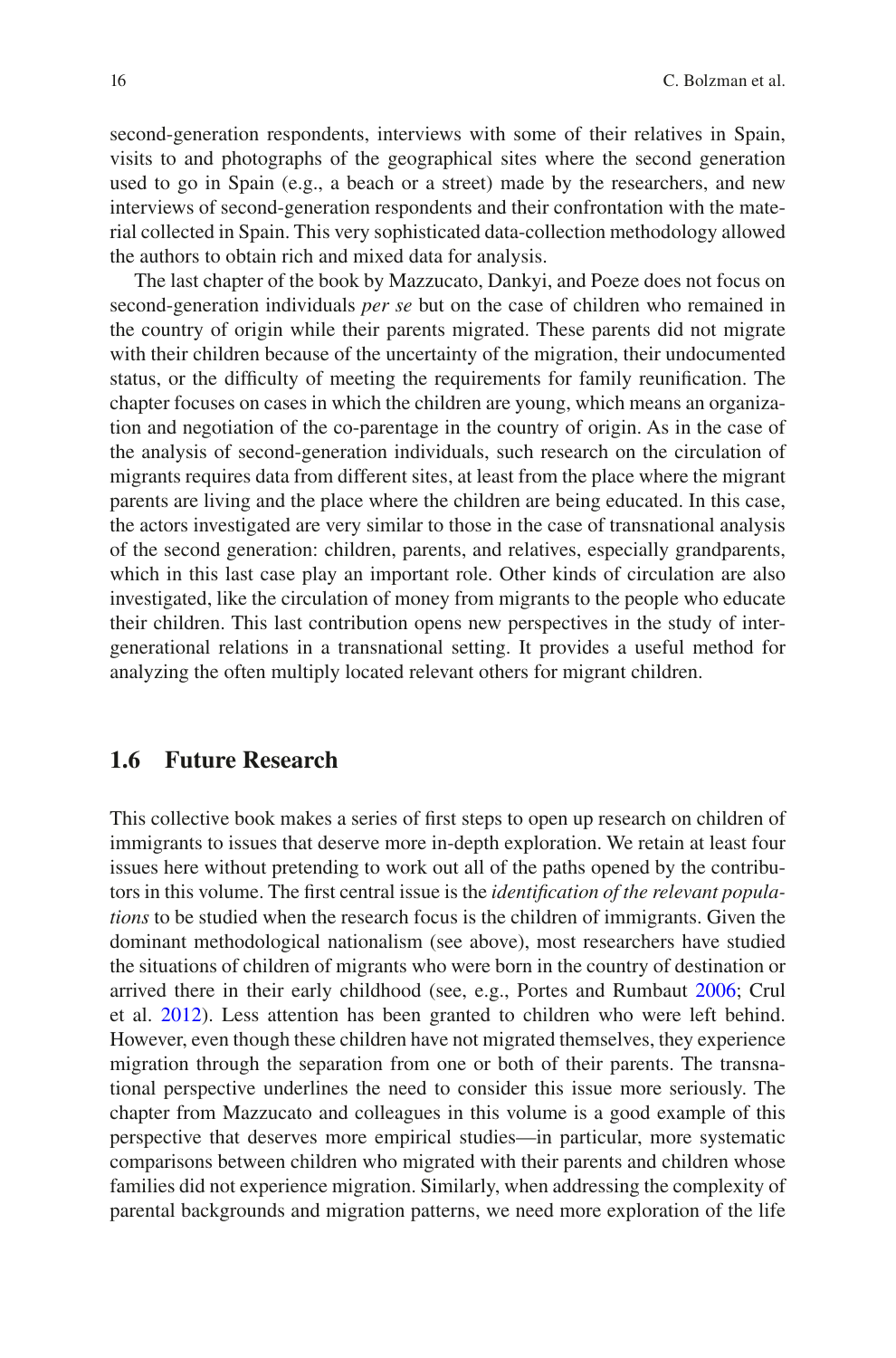17

courses of children born from binational couples and of children of migrants who have experienced geographical mobility between two or more societies. Particular attention should be paid to the ways in which these persons build their identities and feelings of belonging in complex and changing environments.

The second issue that needs more attention is the *later life trajectories of children of migrants*. A large part of the contributions in this volume are, in fact, devoted to the integration of the massive growing population of the children of migrants in European countries, which is a new social phenomenon, in comparison to North American countries, in which immigration is ancient and structural. Until now, most studies have focused on the educational paths of the second generation, their transition to adulthood, or their family enlargement. Thus, children of immigrants' access to employment, time of leaving the parental home, and creation of their own family have been systematically examined (Bolzman et al. [2003;](#page-18-3) Collet and Santelli [2012;](#page-18-16) Crul et al. [2012](#page-18-4)). Of course, this stage is crucial in individual lives and justifies significant attention. However, there are only a few studies about the descendants of migrants in later periods of life. Knowledge in this area deserves to be completed with either longitudinal studies or specific surveys. Particular consideration should be granted to gender perspectives to understand how social roles, gaps, and inequalities between men and women are constructed during adulthood among people with different ethnic and social backgrounds. Moreover, research on young adult children of migrants shows how they are disadvantaged during their transition to adulthood, and research has to show if these disadvantages persist during late adulthood and retirement as well as the different processes of accumulation of disadvantages during the overall life course.

The third issue under research is the field of *intergenerational relations,* which has an important place in our volume. A central concept that summarizes the variety of intergenerational relations is "transmission." Our book opens up a broader perspective on transmissions, in terms of the object of transmissions, who is involved, and what direction the process takes. While most studies focus on the unidirectionality of the transmission, which would go either from younger people (who would experience "modernity") to older people or *vice versa* from older people (who would experience "tradition") to younger (see Vatz Laaroussi [2015](#page-20-9) for a critical review), the authors in this volume stress the need to consider transmissions as multidirectional as well as multidimensional (at economic, cultural, affective, and social levels) and thus more as forms of multilevel circulation. Transmissions should be seen as intergenerational and intra-generational as well as upward and downward; each generation member can be both a transmitter and receiver of multilevel exchanges. Generations "generate" stories and participate through their exchanges in a constant reinvention of "tradition" but also of "modernity." They revisit and reexamine the past to understand the present and project into the future, but the challenges of the present reality also mend the intergenerational frame. This perspective is extremely stimulating for empirical approaches, since it invites researchers to be more open to the diversity of links that are forged between and within generations in various contexts and situations. Researchers need methodological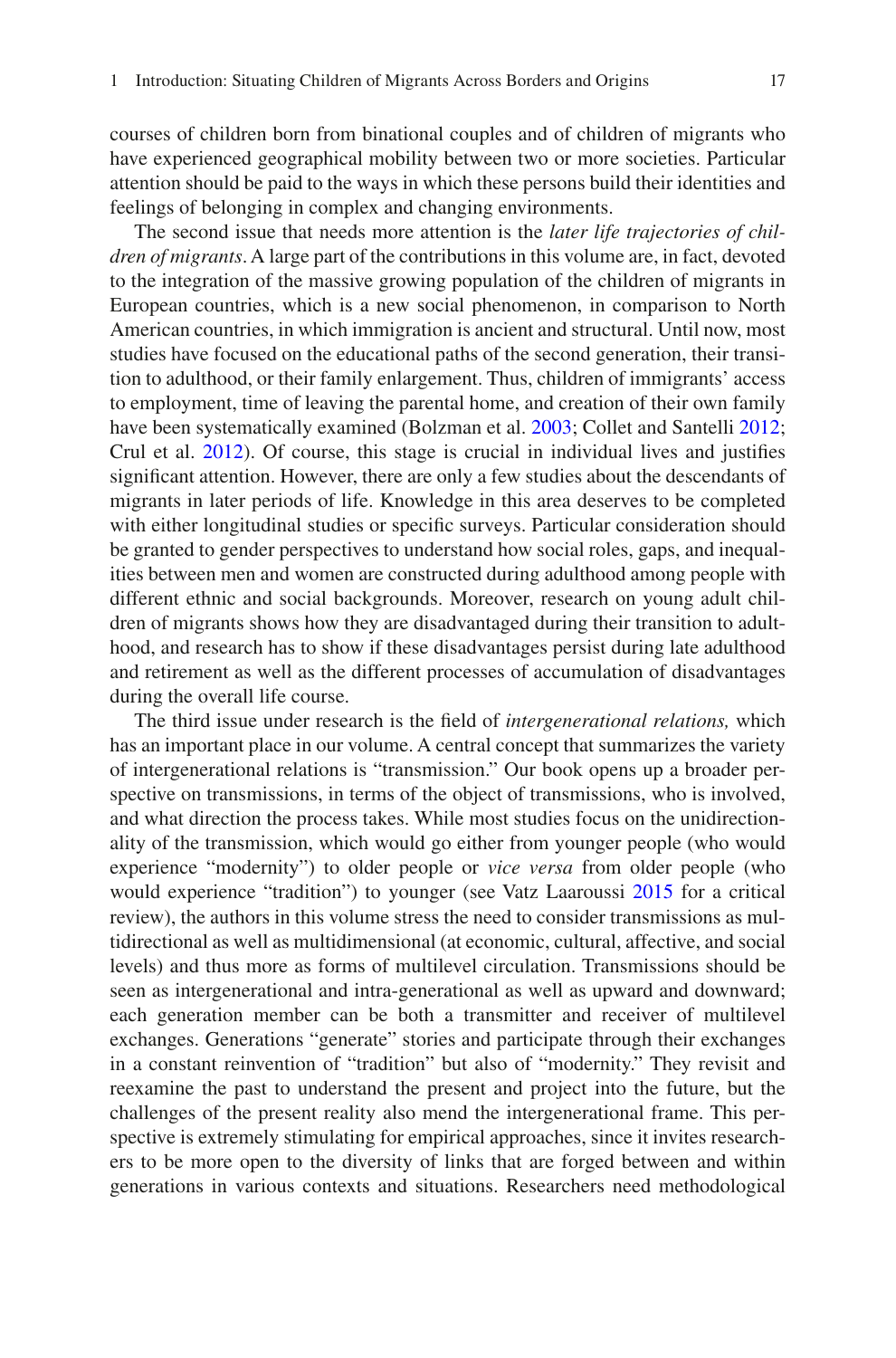creativity, especially using qualitative approaches or mixed methods, to capture the complexity of intergenerational relations.

The fourth issue, which is directly related to intergenerational transmission, is the view of the *family to which the children of migrants belong*. The sociology of the family underlines the necessity of having a more complex view of what a family is and to be aware that family and households, which are often considered overlapping realities, may be very distinct ones. In fact, if the family is very often part of the same household, then family ties extend beyond co-residential ties (Widmer [2010\)](#page-20-10). Family relations exist beyond the household and can include a wide range of relatives who may be perceived as being part of the family. Moreover, the transnational perspective suggests that families can exist across borders, living through parallel and only partially overlapping physical, social, and mental ties. Thus, for example, individuals can be part of a transnational family characterized by the dispersion of its members among several nation states and by the relational interdependence between them despite the distance (Wall and Bolzman [2013](#page-20-11)). Indeed, migration does not remove the links between family members who have left one country and those who remained in that country (Vatz Laaroussi and Bolzman [2010](#page-20-12)). In fact, despite the distance and duration of the separation, various forms of relations develop between relatives, including intergenerational relations. Their resources can travel across borders, and their network chains are maintained. Thus, more complex methodological tools are needed to capture the complexity of family relations in contemporary mobile societies, especially the place of children of migrants in these configurations.

The attention granted to methodology is not only important for future research but also highly relevant for social and integration policies in at least four ways. First, the comparative perspectives may highlight the weight of institutional contexts in shaping the educational or professional paths of children of immigrants from the same origin (Crul et al. [2012](#page-18-4)) and therefore in their chances to have access to equal opportunities. Second, relying on longitudinal designs allows for the identification of critical turning points in the life course of children of immigrants (Gomensoro and Bolzman [2015\)](#page-19-20) and offers tools to imagine how to create opportunities and reduce constraints at these key moments. Third, the analysis of children of immigrants' lives not only as individual pathways but also as the result of "linked lives" embedded in broader social relations, especially in intergenerational relations, sheds light on the necessity for policy makers to take these relations into account as being central for the second generation to build a meaningful place for themselves in the host country of their parents. Last, the transnational perspective underlines the fact that, in a globalized world, integration is not opposed but rather complementary to the maintaining of links with the country of origin. It also opens up the possibility to more innovative policies that can relate individuals and societies across borders.

This book can only be a plea for further research on how we study the ways in which integration and transnational processes are articulated in the lives of the second generation. There is enough empirical evidence about the fact that these processes are not exclusive but complementary (Levitt and Waters [2002\)](#page-19-21), yet there is a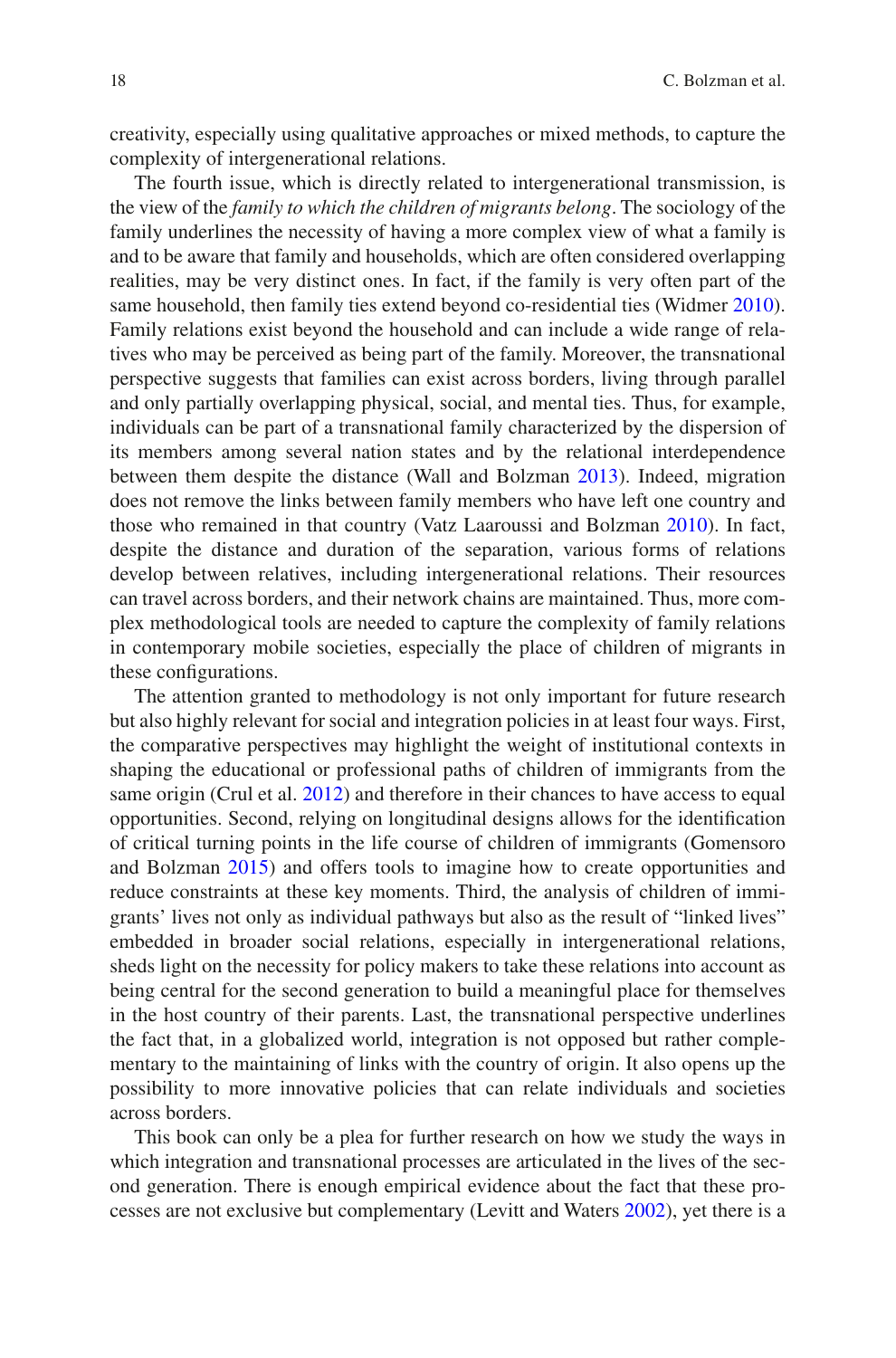lack of longitudinal studies about the transformation of these relations through time and how different life course stages influence the kinds of ties with the country of origin as well as the forms of participation within the resident society.

**Acknowledgments** This paper benefited from the support of the Swiss National Centre of Competence in Research LIVES–Overcoming Vulnerability: Life Course Perspectives, which is financed by the Swiss National Science Foundation (Grant number: 51NF40-160590).

#### **References**

- <span id="page-18-11"></span>Belli, R. F., & Callegaro, M. (2009). The emergence of calendar interviewing: A theoretical and empirical rationale. In R. F. Belli, F. Stafford, & F. D. Alwyn (Eds.), *Calendar and time diary methods in life course research*. Thousand Oakes: Sage.
- <span id="page-18-12"></span>Bernardi, L. (2011). A mixed-methods social networks study design for research on transnational families. *Journal of Marriage and Family, 73*(4), 788–803.
- <span id="page-18-1"></span>Blossfeld, H.-P. (2009). Comparative life course research cross national and life course perspective. In G. H. Elder Jr. & J. Z. Giele (Eds.), *The craft of life course research* (pp. 280–306). New York/London: The Guilford Press.
- <span id="page-18-10"></span>Blossfeld, H., Golsch, K., & Rohwer, G. (2007). *Event history analysis with Stata*. Mahwah: Lawrence Erlbaum.
- <span id="page-18-14"></span>Bogardus, E. S. (1947). Measurement of personal-group relations. *Sociometry, 10*(4), 306–311.
- <span id="page-18-3"></span>Bolzman, C., Fibbi, R., & Vial, M. (2003). *Secondas – Secondos. Le processus d'intégration des jeunes adultes issus de la migration espagnole et italienne en Suisse*. Zurich: Seismo.
- <span id="page-18-15"></span>Cadge, W., & Ecklund, E. (2007). Immigration and religion. *Annual Review of Sociology, 33*(1), 359–379.
- <span id="page-18-16"></span>Collet, B., & Santelli, E. (2012). *Couples d'ici, parents d'ailleurs. Parcours de descendants d'immigrés*. Paris: Presses universitaires de France.
- <span id="page-18-8"></span>Courgeau, D., & Lelièvre, E. (1992). *Event history in demography*. Oxford: Oxford University Press.
- <span id="page-18-4"></span>Crul, M., Schneider, J., & Lelie, F. (2012). *The European second generation compared. Does the integration context matter?* Amsterdam: Amsterdam University Press.
- <span id="page-18-9"></span>Di Prete, T., & Eirich, G. (2006). Cumulative advantages as a mechanism of inequality. A review of theoretical and empirical development. *Annual Review of Sociology, 32*, 271–297.
- <span id="page-18-0"></span>Durkheim, E. (1904). *Les règles de la méthode sociologique*. Paris: PUF Presses Universitaires de France.
- <span id="page-18-6"></span>Elder, G. H. (1995). The life course paradigm: Social change and individual development. In P. Moen, G. H. Elder, & K. Lüscher (Eds.), *Examining lives in context. Perspectives on the ecology of human development* (pp. 101–139). Washington, DC: American Psychological Association.
- <span id="page-18-2"></span>Elder, G., Jr. (1999). *Children of the great depression. Social change in life experience*. Boulder: Westview Press.
- <span id="page-18-7"></span>Elder, G. H., Jr., & Giele, J. Z. (2009). Life course studies. An evolving field. In G. H. Elder Jr. & J. Z. Giele (Eds.), *The craft of life course research* (pp. 1–28). New York/London: The Guilford Press.
- <span id="page-18-5"></span>Elder, G. H., Jr., Johnson, M. K., & Crosnoe, R. (2003). The emergence and the development of the life course. In J. T. Mortimer & M. J. Shanahan (Eds.), *Handbook of the life course* (pp. 12–19). New-York: Plenum Press.
- <span id="page-18-13"></span>Engel, L., Keifer, M., & Zahm, S. (2001). Comparison of a traditional questionnaire with an icon/ calendar-based questionnaire to assess occupational history. *American Journal of Industrial Medicine, 40*(5), 502–511.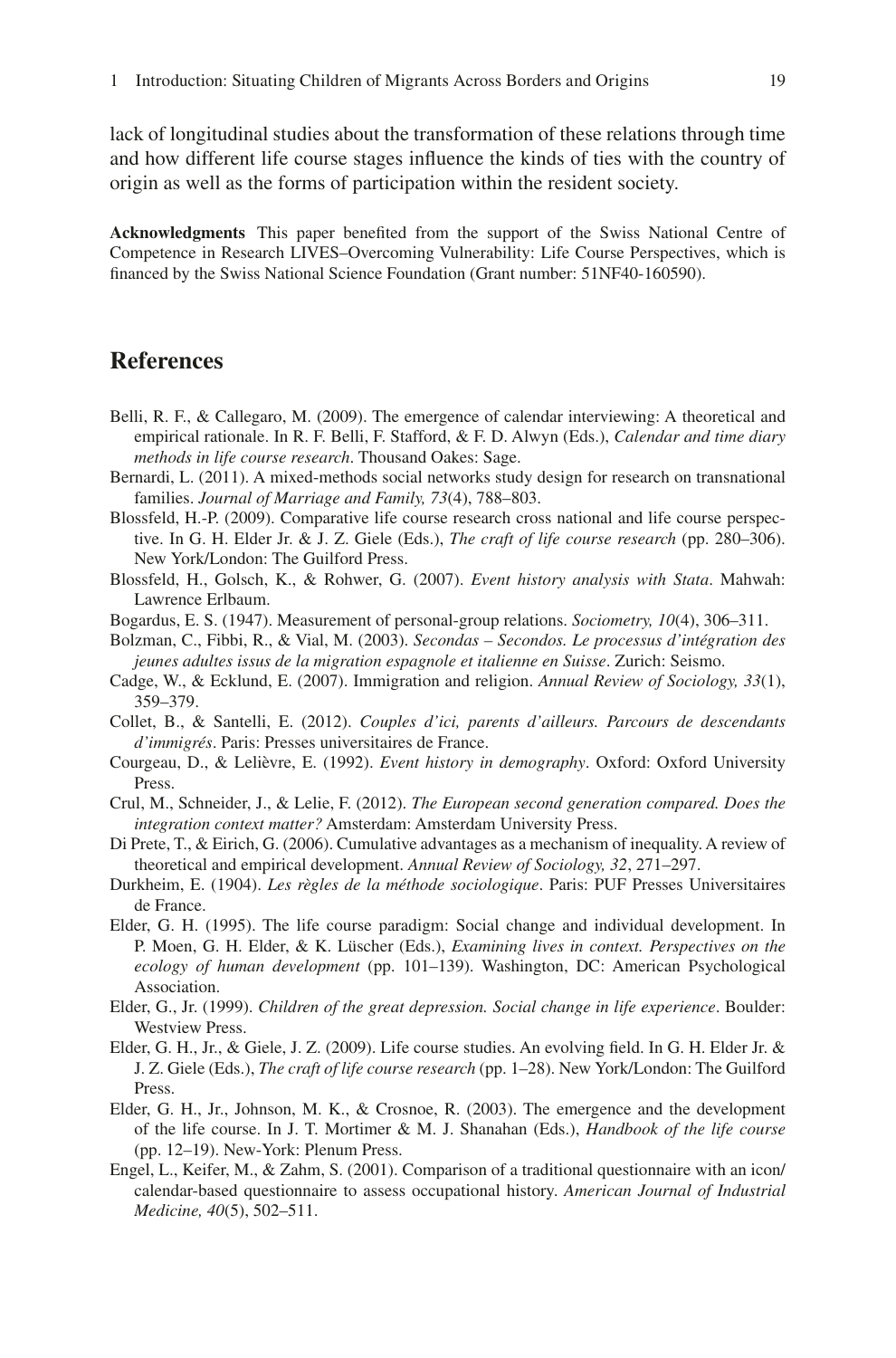<span id="page-19-2"></span>Fauconnet, P., & Mauss, M. (1969). *Sociologie*. Paris: Les Editions de Minuit.

- <span id="page-19-6"></span>Frauenfelder, A. (2007). *Les paradoxes de la naturalisation*. Paris: L'Harmattan.
- <span id="page-19-8"></span>Giele, J. (2009). Life stories to understand diversity. Variations by class race and gender. In G. H. Elder Jr. & J. Z. Giele (Eds.), *The craft of life course research* (pp. 236–257). New York/ London: The Guilford Press.
- <span id="page-19-16"></span>Glaser, T., & Van der Vaart, W. (2009). Applications of calendar instruments in social surveys: A review. *Quality & Quantity, 43*(3), 333–349.
- <span id="page-19-20"></span>Gomensoro, A., & Bolzman, C. (2015). The effect of the socioeconomic status of ethnic groups on educational inequalities in Switzerland: Which "hidden" mechanisms? *Italian Journal of Sociology of Education, 7*(2), 70–98.
- <span id="page-19-9"></span>Heath, A. F., & Brinbaum, Y. (2007). Guest editorial: Explaining ethnic inequalities in educational attainment. *Ethnicities, 7*, 291–304.
- <span id="page-19-18"></span>Kohli, M. (1981). Biography: Account, text, method. In D. Bertaux (Ed.), *Biography and society. The life history approach in the social sciences* (pp. 61–75). Beverly Hills: Sage.
- <span id="page-19-10"></span>Lagana, F., Chevillard, J., & Gauthier, J.-A. (2013). Socio-economic background and early postcompulsory education pathways: A comparison between natives and second-generation immigrants in Switzerland. *European Sociological Review, 30*(1), 18–34.
- <span id="page-19-21"></span>Levitt, P., & Waters, M. (Eds.). (2002). *The changing face of home. The transnational lives of the second generation*. New York: Russel Sage Foundation.
- <span id="page-19-11"></span>Levy, R. (2013). Analysis of life courses – A theoretical sketch. In R. Levy & E. Widmer (Eds.), *Gendered life courses between standardization and individualization. A European approach applied to Switzerland* (pp. 13–36). LIT: Wien.
- <span id="page-19-12"></span>Levy, R., Ghisletta, P., Le Goff, J.-M., Spini, D., & Widmer, E. (2005). Incitation for interdisciplinarity in life course research. In R. Levy, P. Ghisletta, J.-M. Le Goff, D. Spini, & E. Widmer (Eds.), *Towards an interdisciplinary perspective on the life course* (pp. 361–391). Amsterdam/ Boston: Elsevier. Coll Advances in Life Course Research, vol. 10.
- <span id="page-19-17"></span>Morselli, D., Spini, D., Le Goff, J. M., Gauthier, J.-A., Brändle, K., Mugnari, E., Dasoki, N., Roberts, C., Bernardi, L., Bühlmann, F., Ryser, V.-A., Tillmann, R., Kühr, J., & Bumbaru, A. (2013). Assessing the performance of the Swiss panel LIVES calendar: Evidence from a pilot study. *LIVES working papers, 28*, 1–56. doi:[10.12682/lives.2296-1658.2013.28](https://doi.org/10.12682/lives.2296-1658.2013.28).
- <span id="page-19-15"></span>Morselli, D., Dasoki, N., Gabriel, R., Gauthier, J.-A., Henke, J., & Le Goff, J.-M. (2016). Using life history calendars to survey vulnerability. In M. Oris, C. Roberts, D. Joye, & M. Ernst-Stähli (Eds.), *Surveying human vulnerabilities across the life course* (pp. 177–199). New York: Springer.
- <span id="page-19-19"></span>Nedelcu, M. (2010). (Re)penser le transnationalisme et l'intégration à l'ère du numérique. Vers un tournant cosmopolitique dans l'étude des migrations internationales? *Revue Européenne des Migrations Internationales, 26*(2), 33–55.
- <span id="page-19-13"></span>O'Rand, A. M. (2009). Cumulative processes in the life course. In J. Z. Giele & G. H. Elder (Eds.), *Methods of life course research. Qualitative and quantitative approaches* (pp. 121–140). Thousand Oaks/London/New Delhi: Sage Publications.
- <span id="page-19-0"></span>Piore, M. (1979). *Birds of passage. Migrant labour in industrial societies*. Cambridge: Cambridge University Press.
- <span id="page-19-4"></span>Portes, A., & Fernandez-Kelly, P. (2008). No margin for error: Educational and occupational achievement among disadvantaged children of immigrants. *Annals of the American Academy of Political and Social Science, 620*(1), 12–36.
- <span id="page-19-3"></span>Portes, A., & Rumbaut, R. (2006). *Immigrant American: A portrait* (3rd ed.). Berkeley: University of California Press.
- <span id="page-19-5"></span>Portes, A., & Zhou, M. (1993). The new second generation: Segmented assimilation and its variants. *Annals of the American Academy of Political and Social Sciences, 530*, 74–96.
- <span id="page-19-14"></span>Ruspini, E. (2002). *Introduction to longitudinal research*. London: Routledge.
- <span id="page-19-7"></span>Santelli, E. (2007). *Grandir en banlieue: Parcours et devenir des jeunes Français d'origine maghrébine*. Paris: Ed. CIEMI.
- <span id="page-19-1"></span>Sayad, A. (1991). *L'immigration ou les paradoxes de l'altérité*. Bruxelles: De Boeck Wesmael.